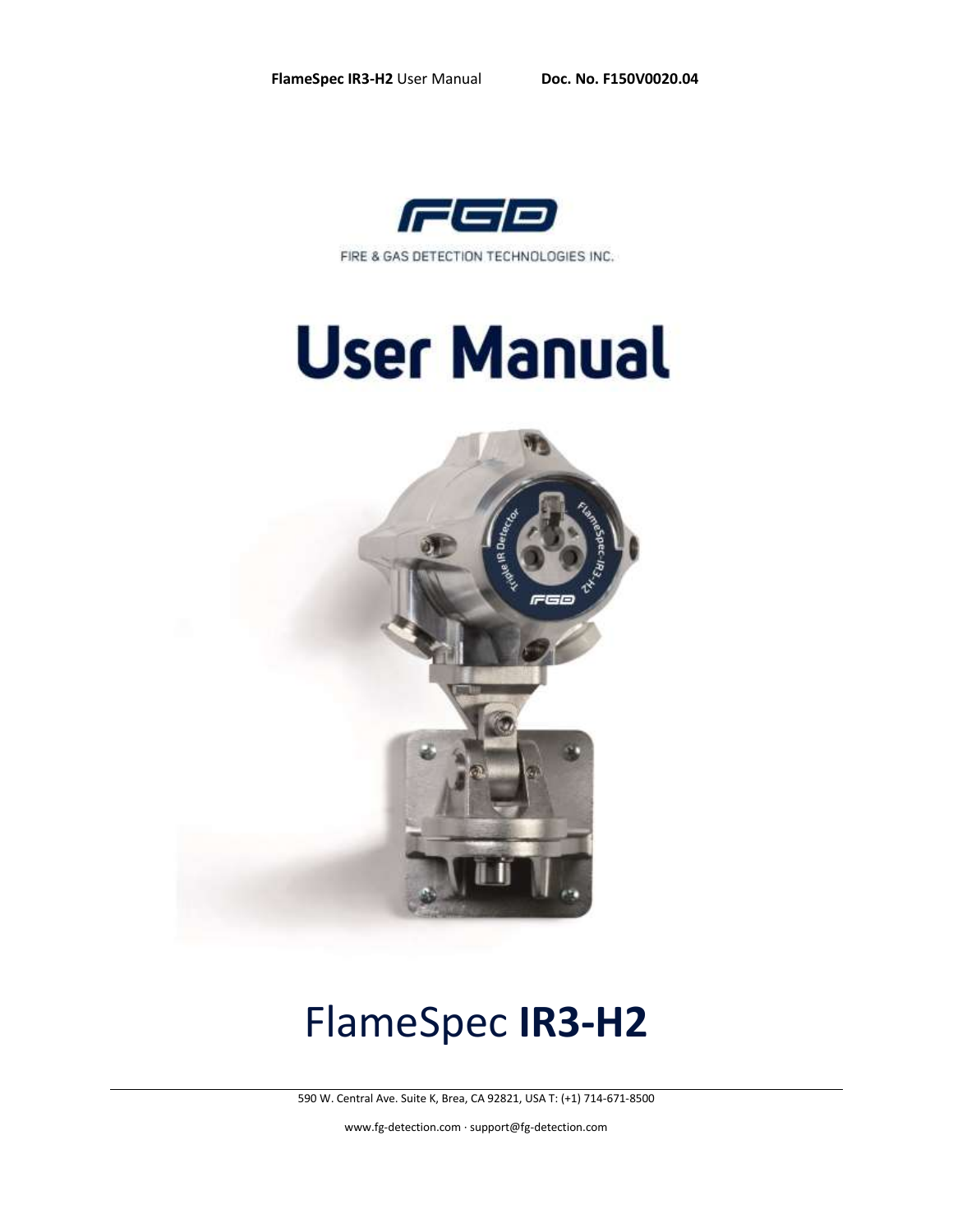#### FlameSpec-IR3-H2 Triple IR Flame Detector User Guide, February 2019

Copyright © Fire & Gas Detection Technologies Inc. All rights reserved.

The owner or authorized user of a valid copy of this manual may reproduce this publication for the purpose of learning to use the specified equipment. No part of this publication may be reproduced or transmitted for commercial purposes, such as selling copies of this publication or for providing paid for support services.

The Fire & Gas Detection Technologies logo is a trademark of Fire & Gas Detection Technologies Inc., registered in the U.S. and other countries.

Every effort has been made to ensure that the information in this manual is accurate. However, Fire & Gas Detection Technologies Inc. is not responsible for any inaccuracy or omission in this document. The information in this document is subject to change without notice.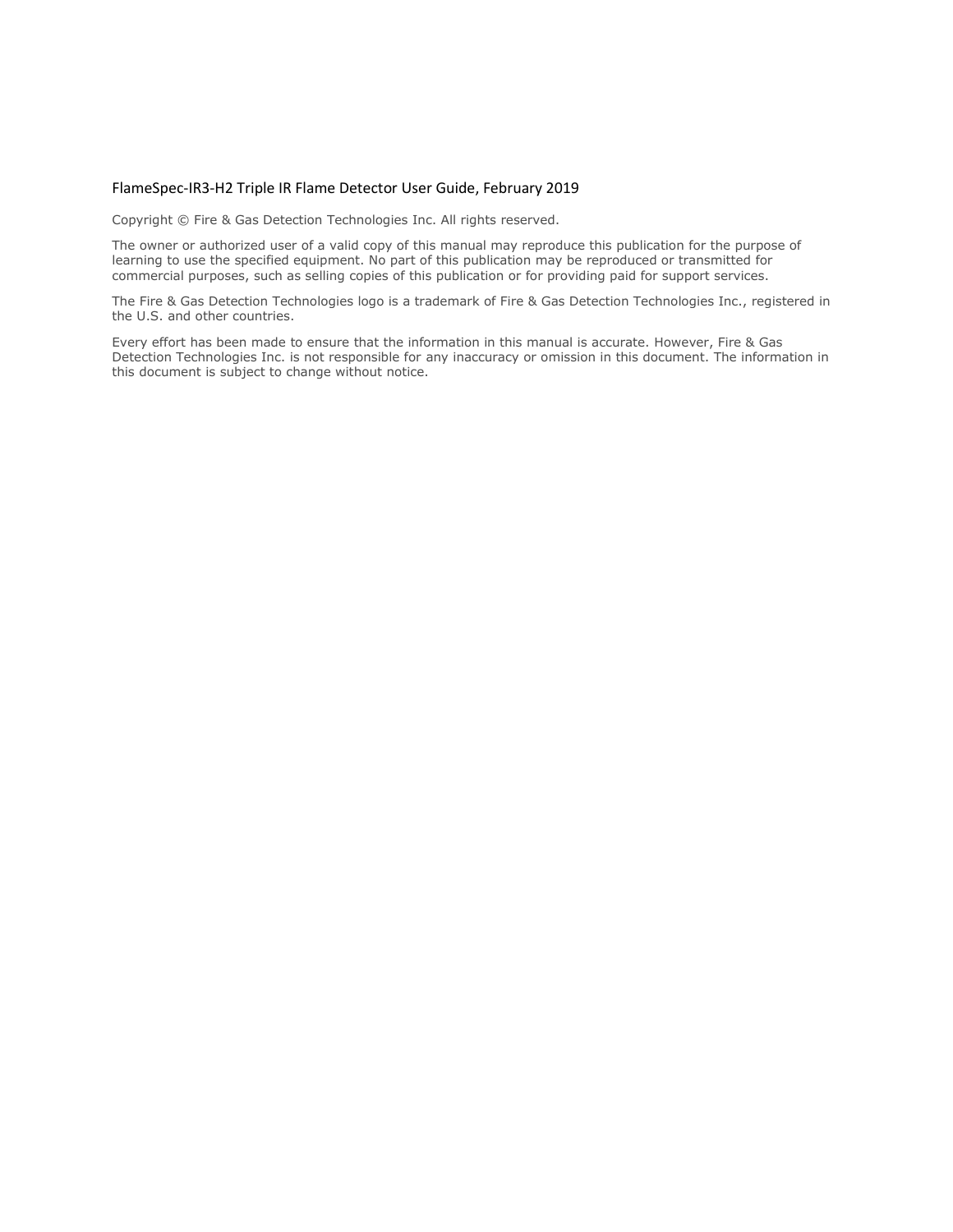

# **Table of Contents**

| 1.             |     |  |
|----------------|-----|--|
|                | 1.1 |  |
|                | 1.2 |  |
|                | 1.3 |  |
| $\overline{2}$ |     |  |
|                | 2.1 |  |
|                | 2.2 |  |
|                | 2.3 |  |
|                | 2.4 |  |
|                | 2.5 |  |
|                | 2.6 |  |
| $\mathbf{3}$   |     |  |
|                | 3.1 |  |
|                | 3.2 |  |
|                | 3.3 |  |
|                | 3.4 |  |
|                | 3.5 |  |
|                | 3.6 |  |
|                | 3.7 |  |
| 4              |     |  |
|                | 4.1 |  |
|                | 4.2 |  |
|                | 4.3 |  |
| 5              |     |  |
|                | 5.1 |  |
|                | 5.2 |  |
|                | 5.3 |  |
|                |     |  |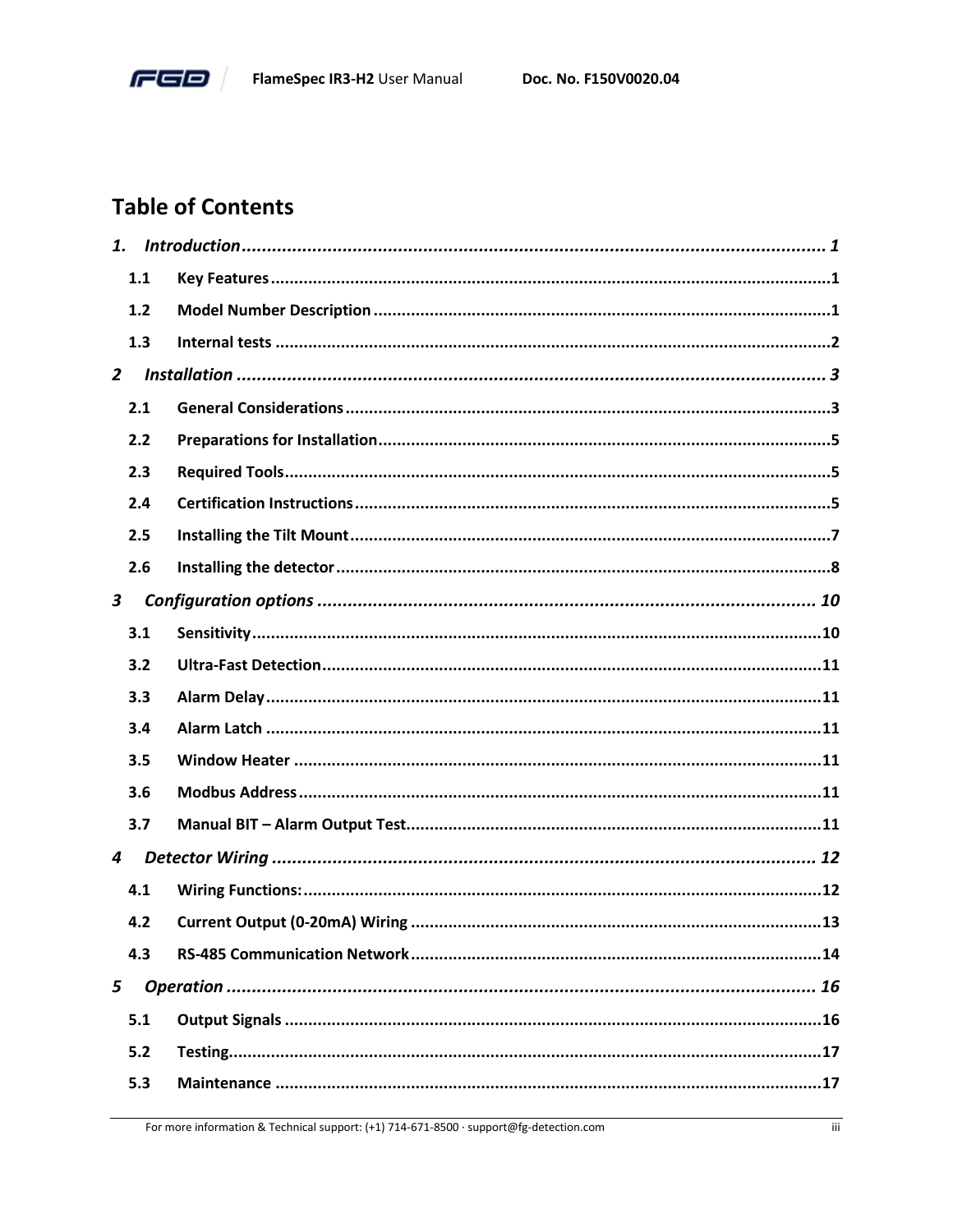

|   | 5.4        |  |
|---|------------|--|
| 6 |            |  |
|   | 6.1        |  |
|   | 6.2        |  |
|   | 6.3        |  |
|   | 6.4        |  |
|   | 6.5        |  |
|   | 6.6        |  |
|   | 6.7        |  |
|   | 6.8        |  |
| 7 |            |  |
|   | Appendix A |  |
|   | A.1        |  |
|   | A.2        |  |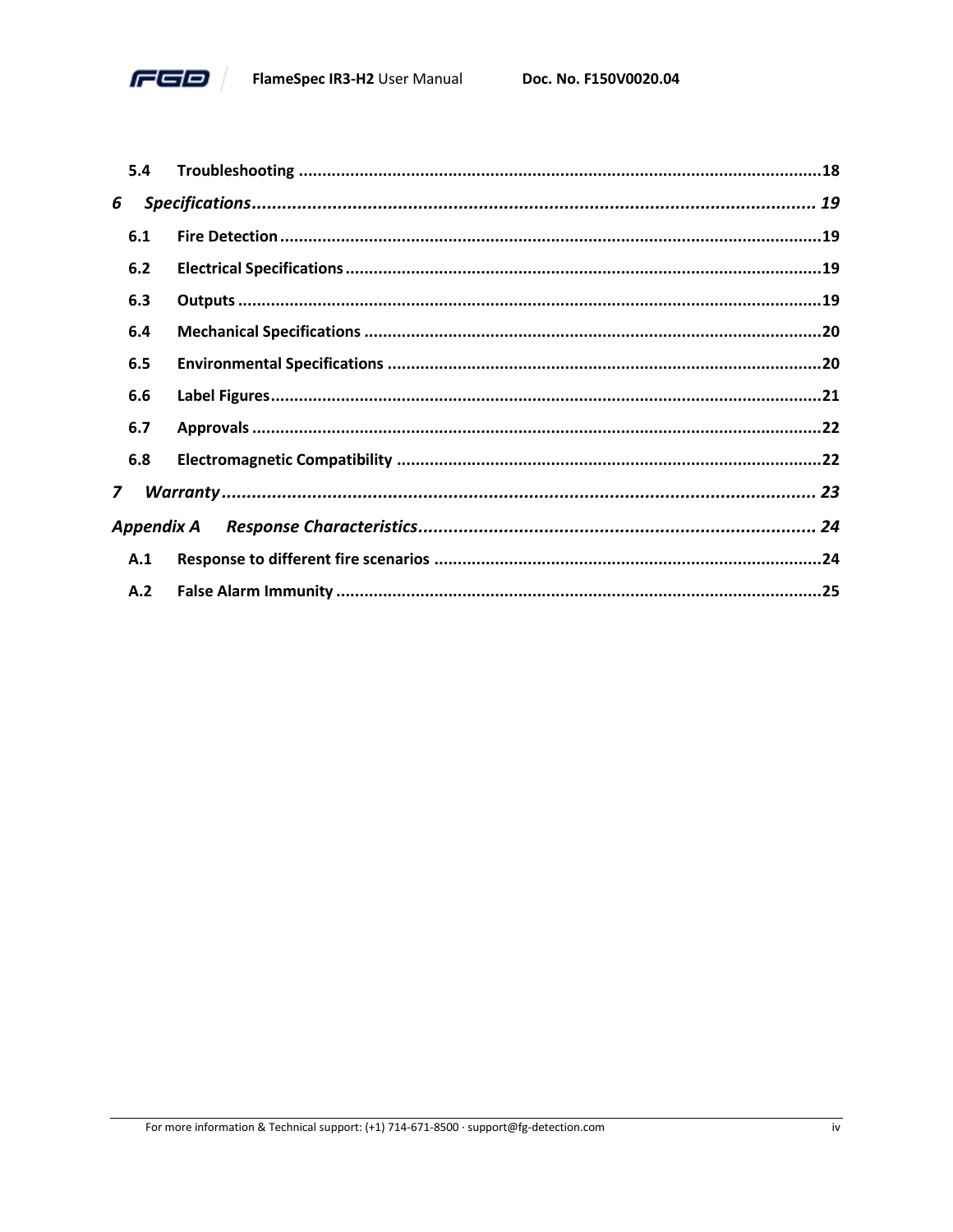

# **List of Figures**

# **List of Tables**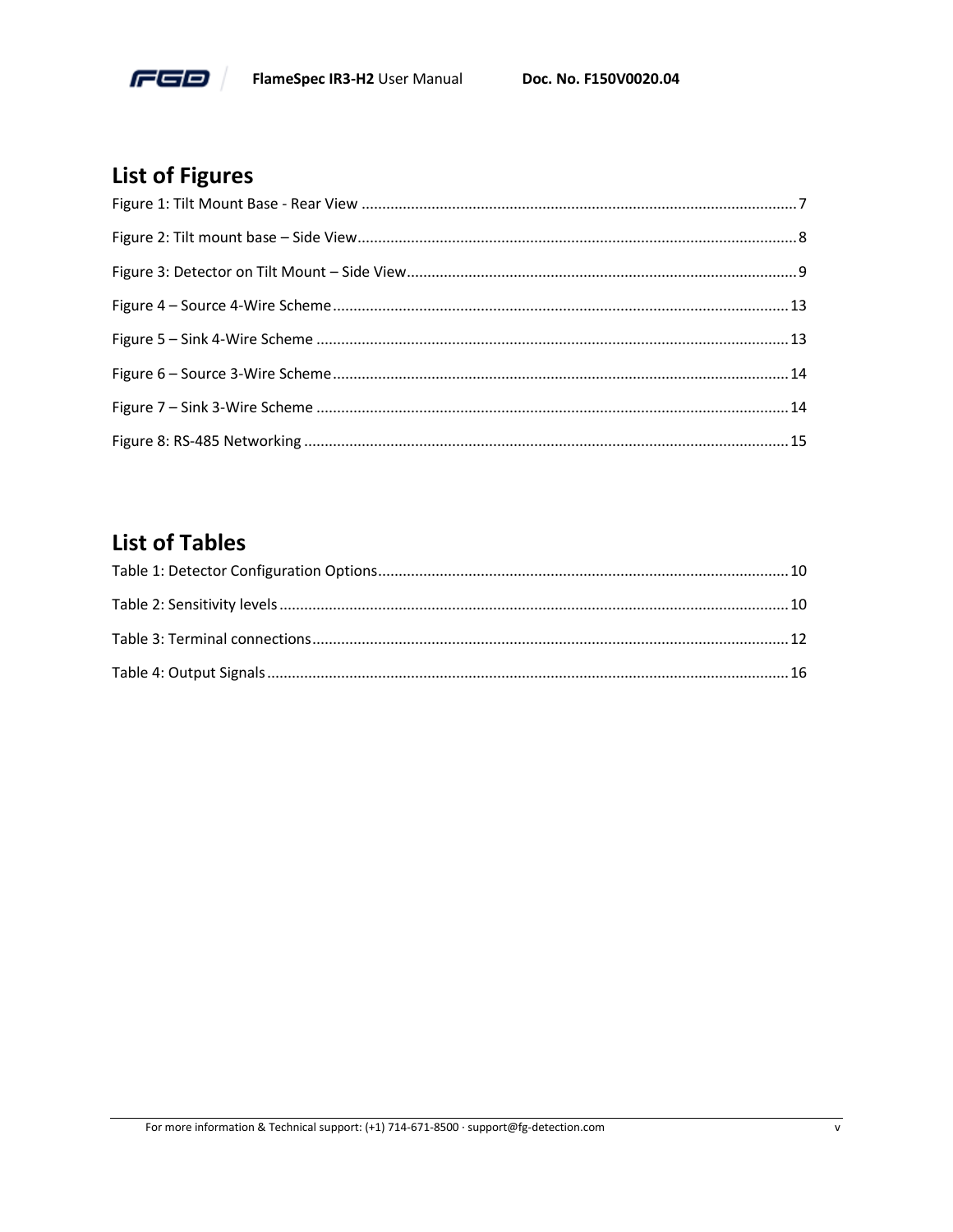

# <span id="page-5-0"></span>**1. Introduction**

The FlameSpec-IR3-H2 flame detector provides ultra-fast response, high performance and reliable detection of hydrogen fires. The detector addresses slow growing fires as well as fast eruptions of fire using improved IR3 technology. The detector operates in all weather and light conditions.

These features, along with the built-in event logger, provide additional means to study the cause and development of fire events.

#### <span id="page-5-1"></span>**1.1 Key Features**

- **High immunity to false alarm**
- **Ultra-fast detection mode** detection within 40 milliseconds for Hydrogen fireballs or explosions
- **Hydrogen** flame detection.
- **High sensitivity** up to 100ft (30m)
- **Data/Event logger** alarms, faults and other relevant events are logged to non-volatile memory.
- **Built-in-Test (**BIT) **-** Automatic and manual internal self-test of window cleanliness and the overall operation of the detector.
- **Window heater** to avoid condensation and icing.
- **Tilt mounting bracket** can be connected either above or below the detector.

#### <span id="page-5-2"></span>**1.2 Model Number Description**

Model No are defined as follows:

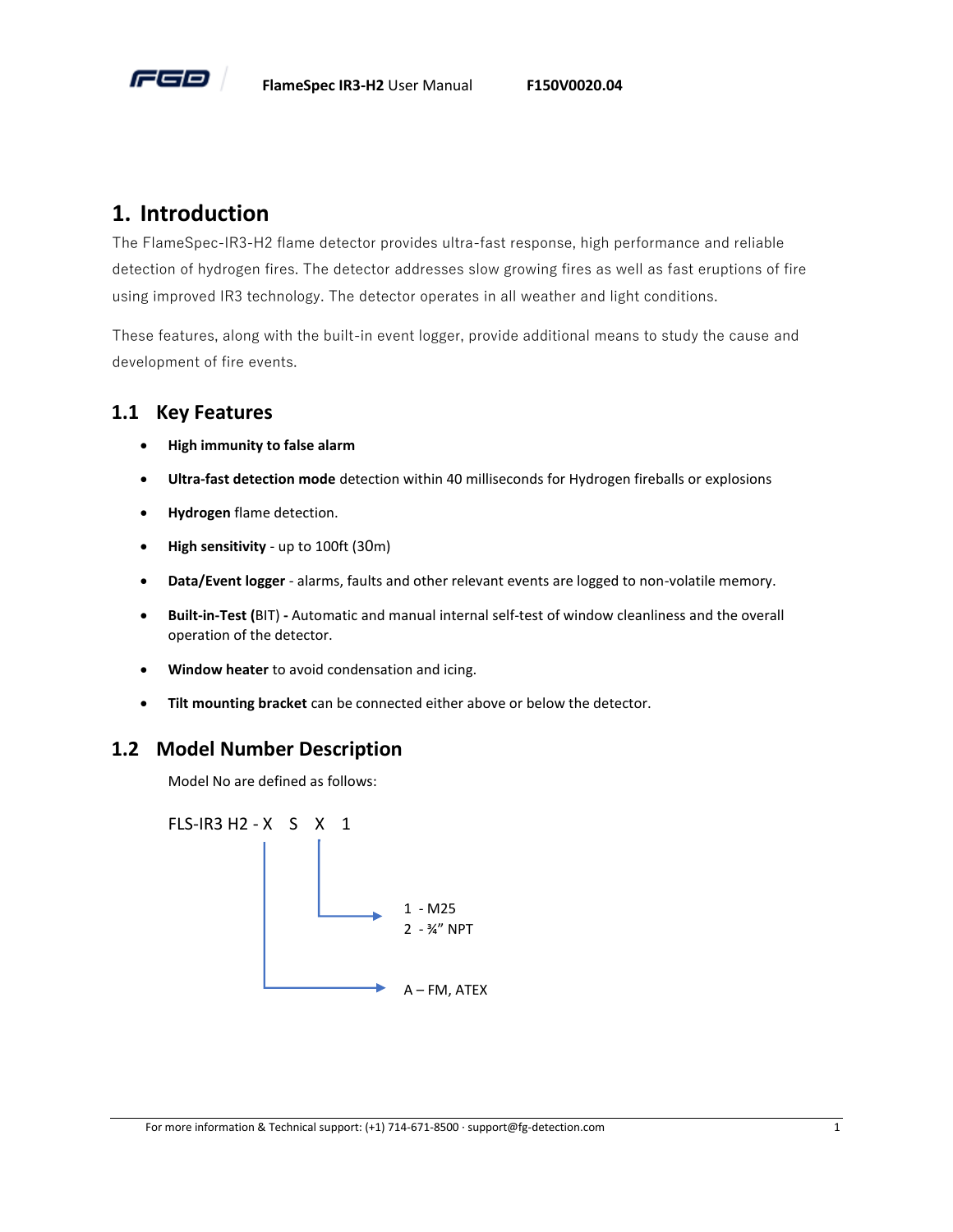

#### <span id="page-6-0"></span>**1.3 Internal tests**

During normal operation, the flame detector performs self-tests of its optics, electronics and software. These include a periodic BIT (Built-In-Test) in which the sensors and window cleanliness are tested. Any detected fault is indicated as shown in [Table 4](#page-20-2) (in section [5.1\)](#page-20-1). During "Dirty Window" fault the detection sensitivity is significantly reduced, while "Fault" refers to critical faults which totally prevent flame detection.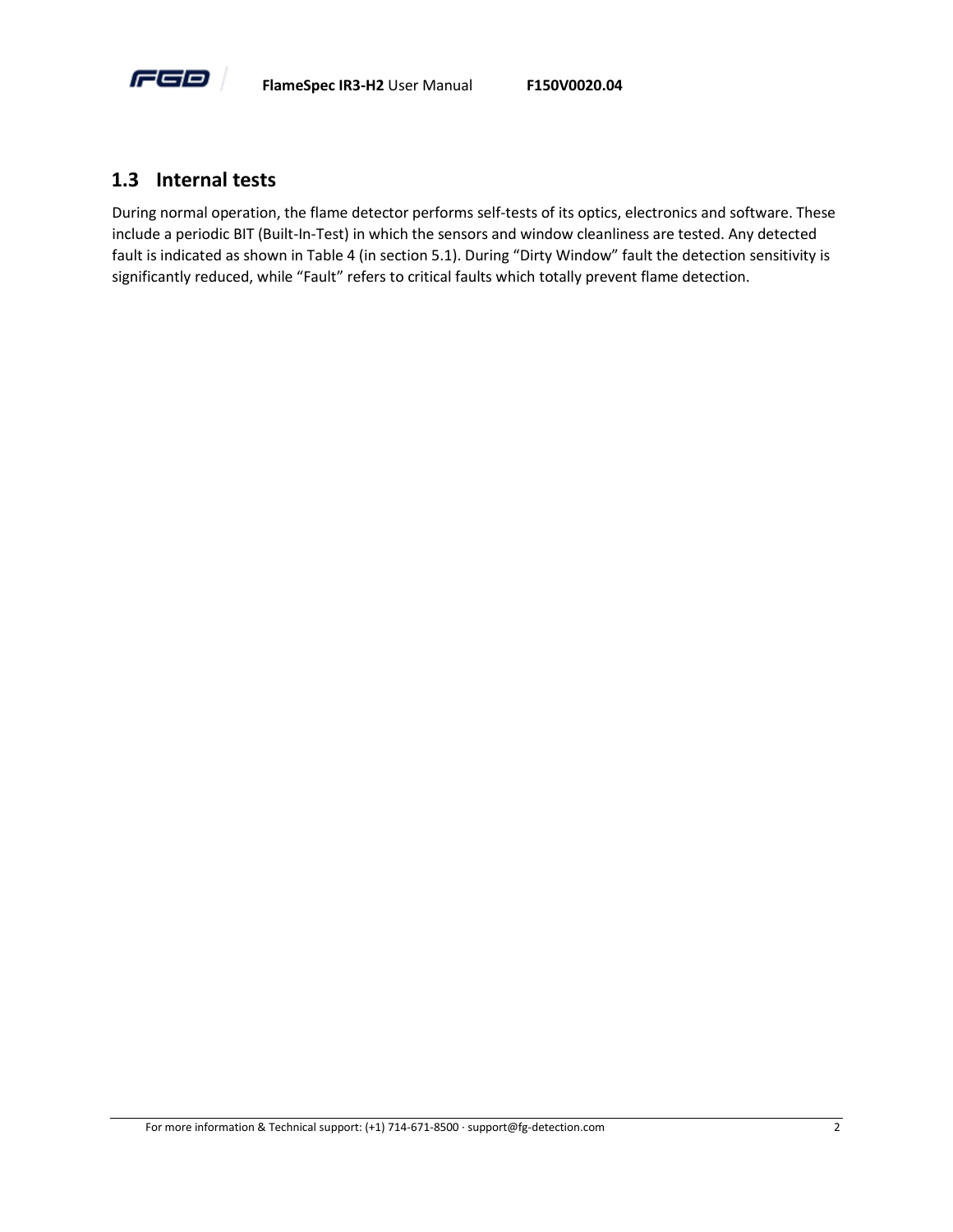

# <span id="page-7-0"></span>**2 Installation**

The detector is intended for use as part of a complex system where many detectors and other devices are integrated with different vendors' systems and interface communication to a variety of different types and configuration control units and panels including control of instrumentations computers. This chapter does not attempt to cover all of the standard practices and codes of installation. Rather, it emphasizes specific points of consideration and provides some general rules for qualified personnel. You must always observe special safety precautions.

# <span id="page-7-1"></span>**2.1 General Considerations**

# **This section includes important information.**

To help obtain optimal performance, the detector should be aimed toward the center of the hazard or area to be monitored and protected ("detection zone") and have, to the extent that is required, an unobstructed view of the protected area. Whenever possible, the detector face should be tilted (aimed) down at an angle to prevent the accumulation of dust and dirt.

Do not start an installation until the detector task definition, system configuration, installation location and coverage considerations have been considered and clearly defined by the relevant designers.

To ensure optimal performance and an efficient installation that fits your needs and complies with the requirements, the following guidelines should be addressed:

#### **Sensitivity**

To determine the sensitivity level, the following issues should be considered:

- The size of the fire to be detected at the determined distance.
- The type of flammable fuel.

#### **Spacing and Location**

Consider the following factors when determining the number of detectors and their locations in the protected area:

- The size and shape of the protected area
- **■** The nature of the hazards, including materials stored or used and the protected objects
- The sensitivity of the detectors
- If there are any obstructed lines of sight
- The field of view of the detectors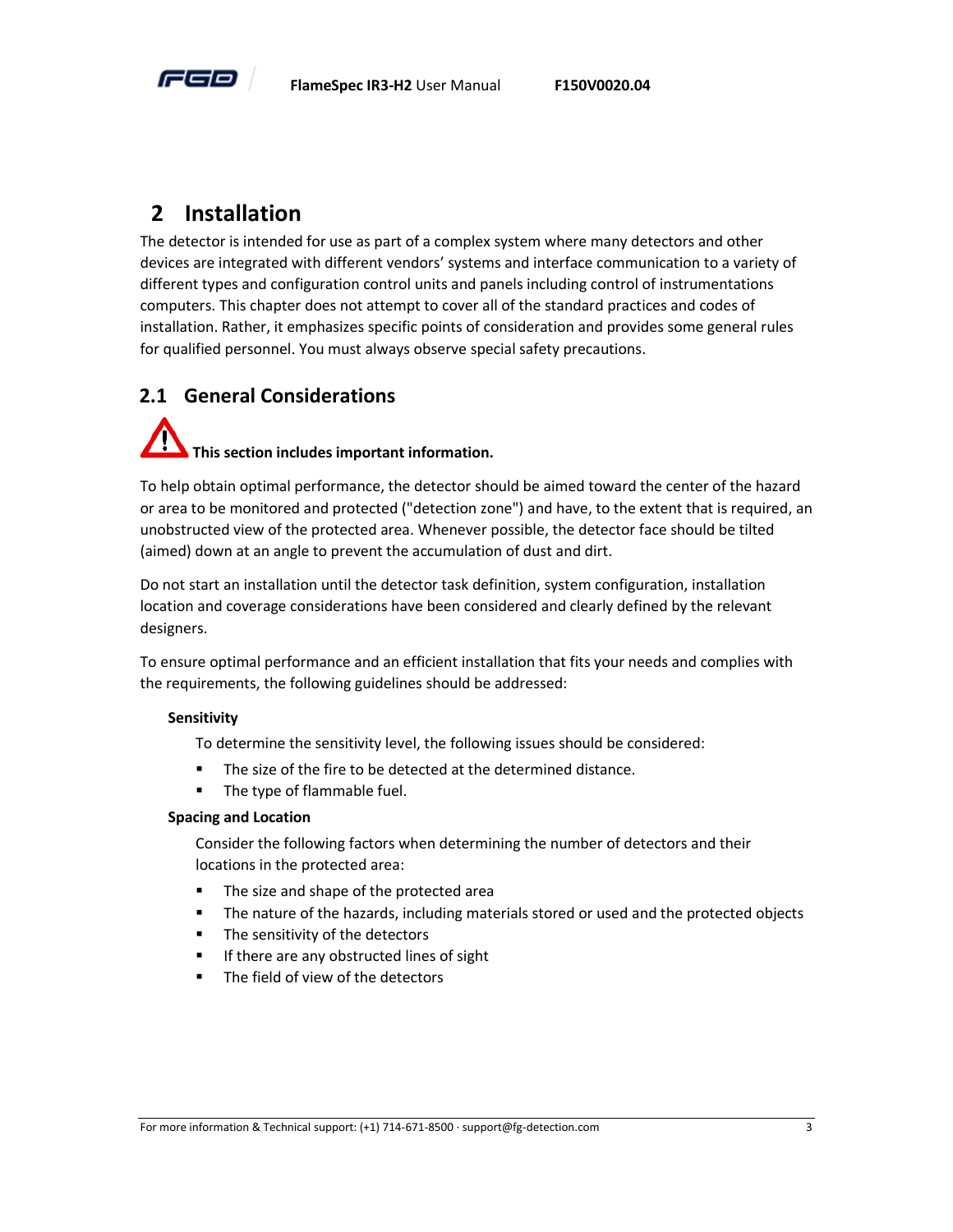

#### **Environment**

**Environmental conditions including but not limited to dust, snow or rain can reduce the** detectors sensitivity and require additional maintenance.

#### **Welding**

- Arc welding should not be performed within 15 ft. (5m) of the detector. It is recommended that the system be inhibited during welding operations in situations where the possibility of a false alarm cannot be tolerated.
- Gas welding requires a system inhibit, since the gas torch is an actual fire.
- **■** Arc welding rods can contain organic binder materials in the flux that burn during the welding operation and are detectable by the device.
- Welding rods with clay binders do not burn and should not be detected. However, a system inhibit is always recommended, since the material being welded may be contaminated with organic substances (paint, oil, etc.) that will burn and may be of the size that should be detected.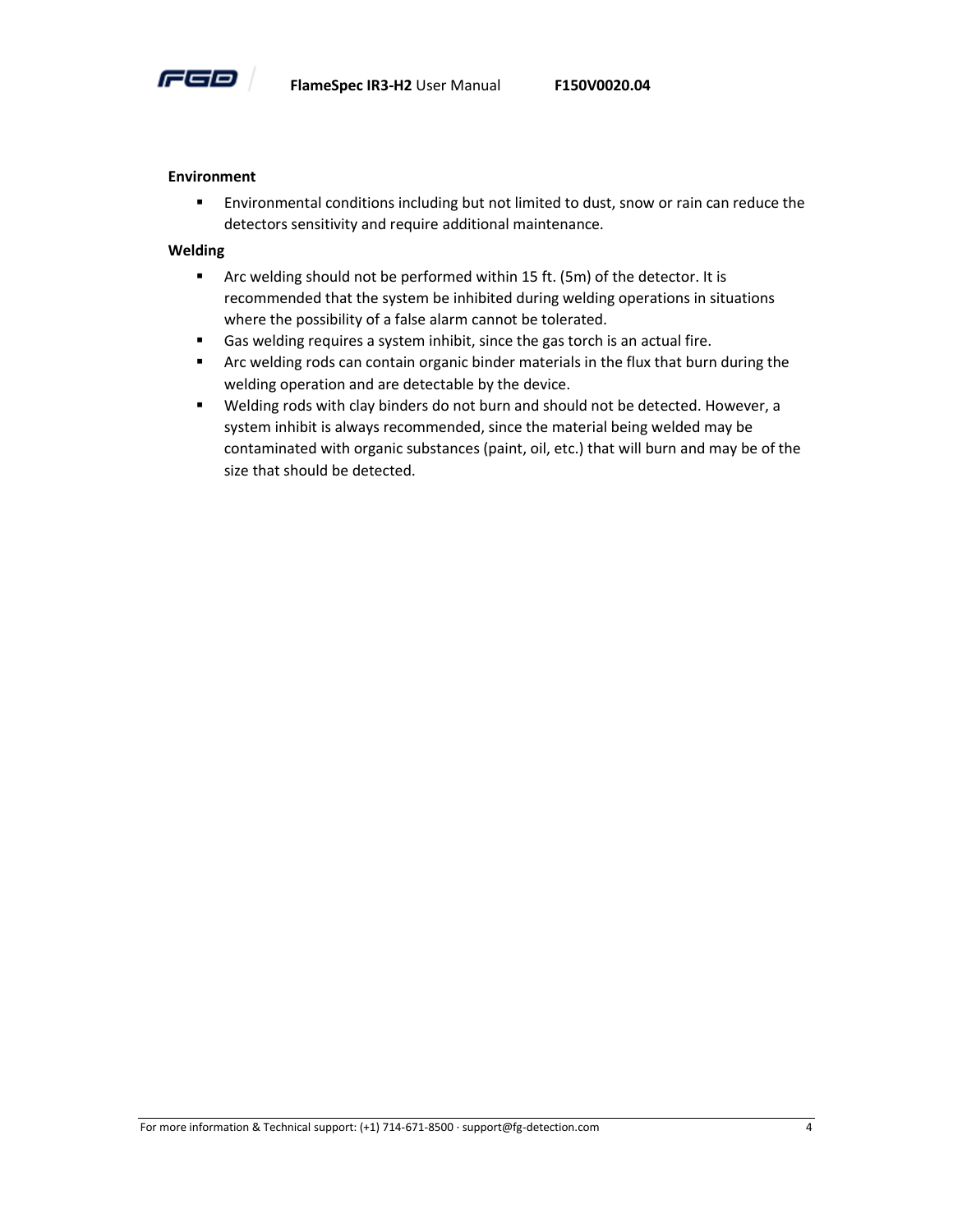

# <span id="page-9-0"></span>**2.2 Preparations for Installation**

The installation must comply with local regulations and standards applicable to flame detectors (e.g., NFPA 72) and all local and common engineering practices. It is recommended to consult with a safety engineer.

The detectors can be installed with the use of general-purpose common tools and equipment.

Prior to installation:

- Verify the appropriate purchase order.
- Record the part and serial numbers of the detectors and the installation date and log.
- Visually inspect the detector prior to installation to make sure it is intact.
- Make sure that you have all the components and tools required to complete the detector installation readily available before beginning installation. In cases where you cannot complete the installation in a single session, secure and seal the detectors and conduits before leaving the site.
- Use color-coded conductors or suitable wire markings or labels for the wiring. You may use 12 to 22 AWG (2.5  $mm^2$  to 0.3  $mm^2$ ) wires for the site wiring. The selection of wire gauge should be based on the number of detectors used on the same line and the distance from the control unit, in compliance with specifications.
- Use wire rated for a temperature of at least 111°C, which is 5°C above the rated service temperature.

# <span id="page-9-1"></span>**2.3 Required Tools**

The detector can be installed using general purpose common tools as defined in the following table:

| Tool                   | <b>Function</b>            |
|------------------------|----------------------------|
| Hex. KEY 6 mm          | Vertical alignment         |
| Hex. KEY 10 mm         | Horizontal alignment       |
| Wrench 13 mm           | Mounting the detector      |
| Flat Screwdriver 6 mm  | Ground screw connection    |
| Flat screwdriver 3.5mm | <b>Terminal connection</b> |

# <span id="page-9-2"></span>**2.4 Certification Instructions**

**Warning**: Do not open the detector, even when isolated, when flammable atmosphere present.

- The equipment may be used in hazardous areas with flammable gasses and vapors with apparatus groups IIC, IIB and IIA and with temperature classes T1, T2, T3, T4 and T5. See details of the explosion proof approvals in section [6.7.](#page-26-0)
- The equipment is certified for use in ambient temperatures in the range of -67°F to +167°F (-55°C to +75°C) or -67°F to +185°F (-55°C to +85°C) and should not be used in temperatures outside this range.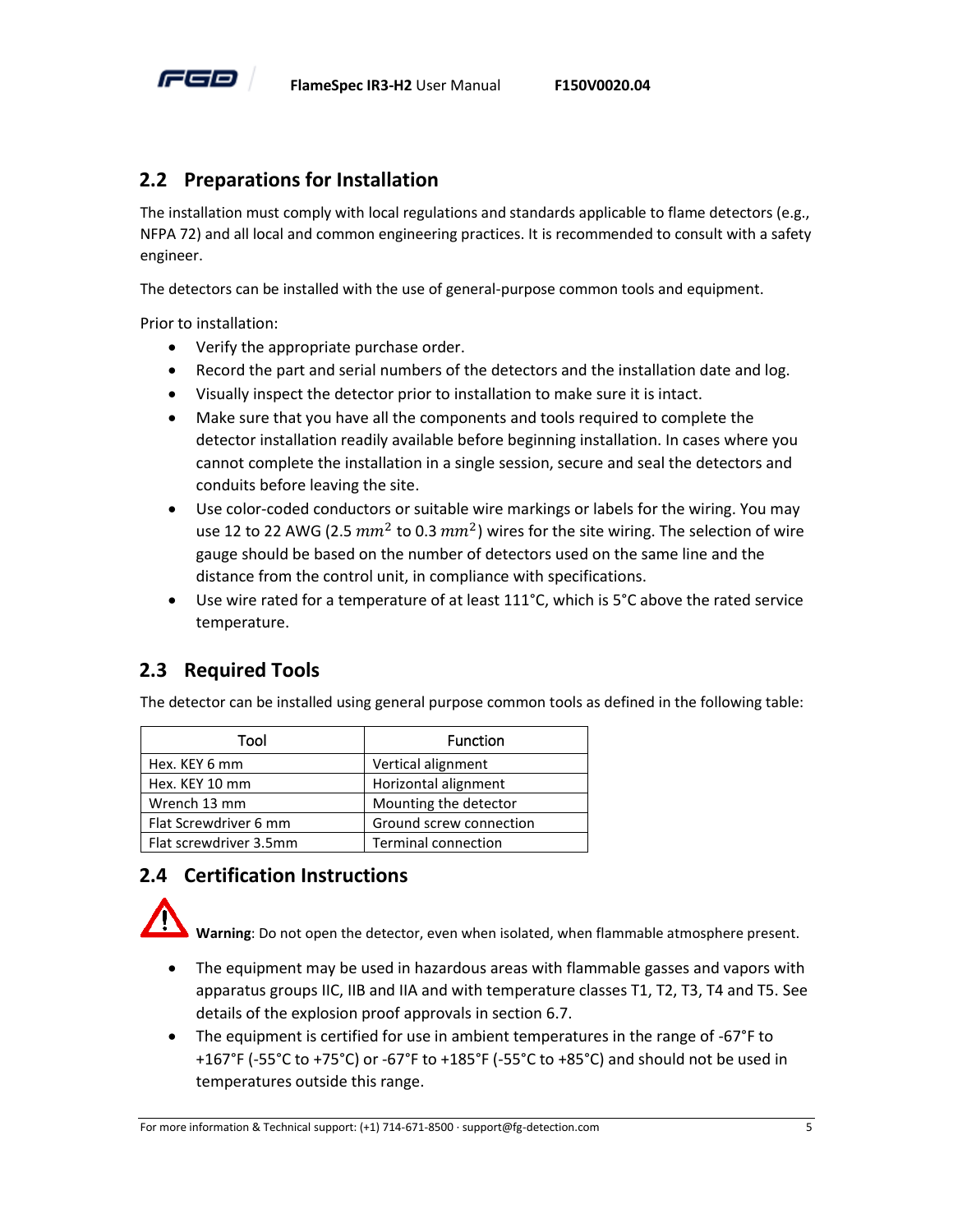

- Installation shall be carried out in accordance with the applicable code of practice by suitably trained personnel.
- Inspection and maintenance of this equipment shall be carried out by suitably trained personnel in accordance with the applicable code of practice.
- If the equipment is likely to come into contact with corrosive and other harsh substances, consult with the relevant technical persons to take suitable precautions to prevent the detector from being adversely affected, thus ensuring that the type of protection is not compromised.
- Harsh substances: For example, acidic liquids, gases, or solvents that may attack the lens, metals, seals or polymeric materials.
- Suitable Precautions: For example, regular checks as part of routine inspections or establishing from the material's data sheet that it is resistant to specific chemicals.
- 2.4.1 Specific conditions for use
	- The equipment is not intended to be repaired by the user. Repair of this equipment shall be carried out by the manufacturer in accordance with the applicable code of practice.
	- The flameproof joints are not intended for repair. Contact the manufacturer if the flameproof joints are damaged.
	- Consult the manufacturer for genuine replacement cover and housing to connection box fasteners. M6x1x18 Hexagonal Socket head fasteners with a minimum of ISO 4762 Grade A4 Class 80 are acceptable alternatives.
	- One stopping plug is supplied with the detector and is suitably certified.
	- The external earthing connection consists of cable lug with M5x10 stainless steel screw, the terminals is suitable for connection of a wire of at least 4  $mm^2$ .
	- The internal terminals are suitable for connection of a wire equal to or greater than the power input wiring and at a minimum of 1  $mm^2$  conductor.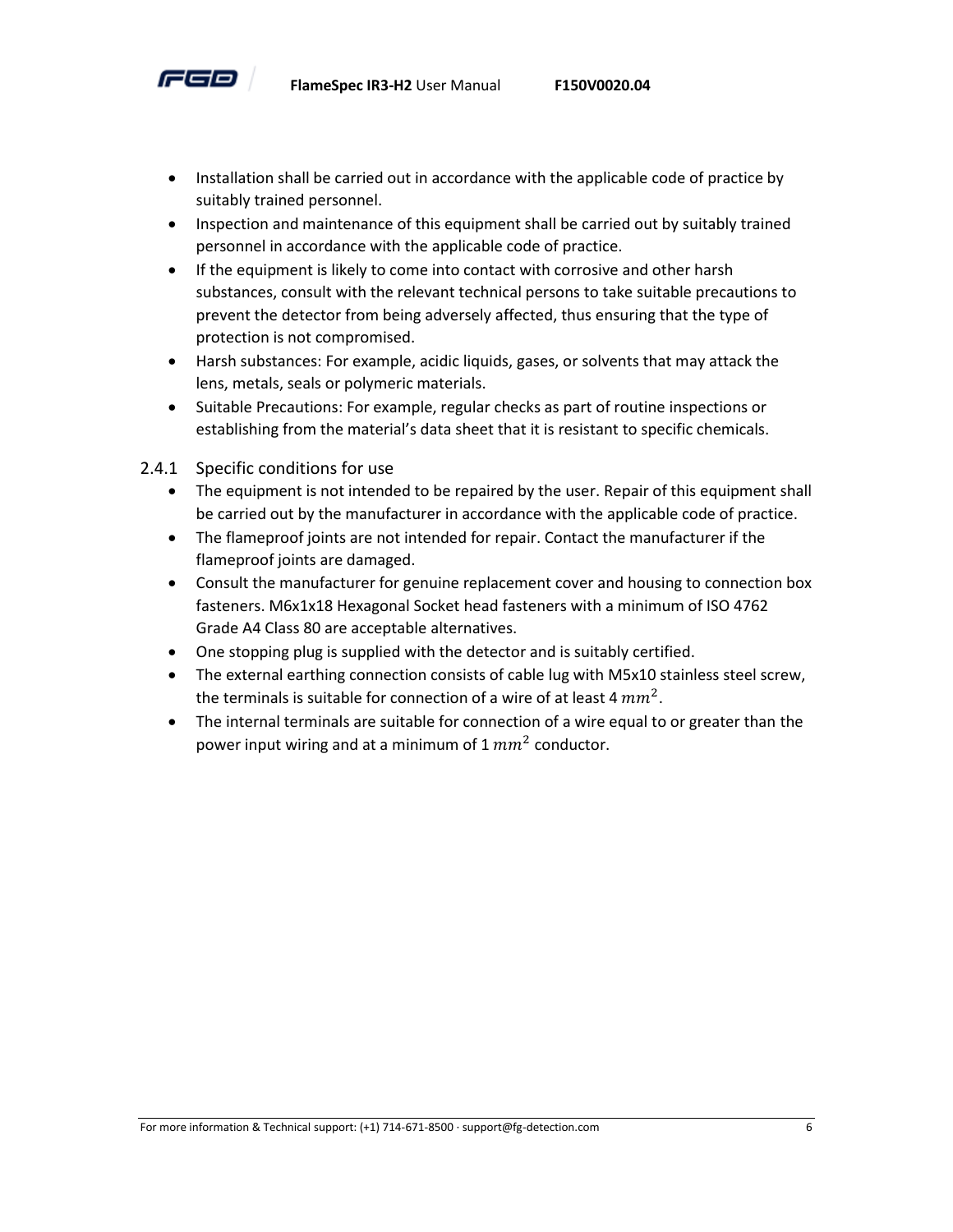

#### **2.5 Installing the Tilt Mount**

<span id="page-11-0"></span>The tilt mount enables the detector to be rotated up to 45 degrees (horizontal/vertical) in all directions. The following installation instructions show how to use it to support the detector from below (the preferred method). However, with a designated adapter the tilt mount can hold the detector from above. Other designated adapters may be used to connect the detector to some other vendors' tilt mounts (useful when replacing an existing detector).

To install the tilt mount:

**a)** Place the tilt mount (Fig. 1) in its designated location and secure it with four screws through four 0.28" (7mm) diameter holes. There are four captive screws with spring washers in the tilt mount. The following drawing shows the location of the four holes for the screws and washers.



<span id="page-11-1"></span>**Figure 1: Tilt Mount Base - Rear View**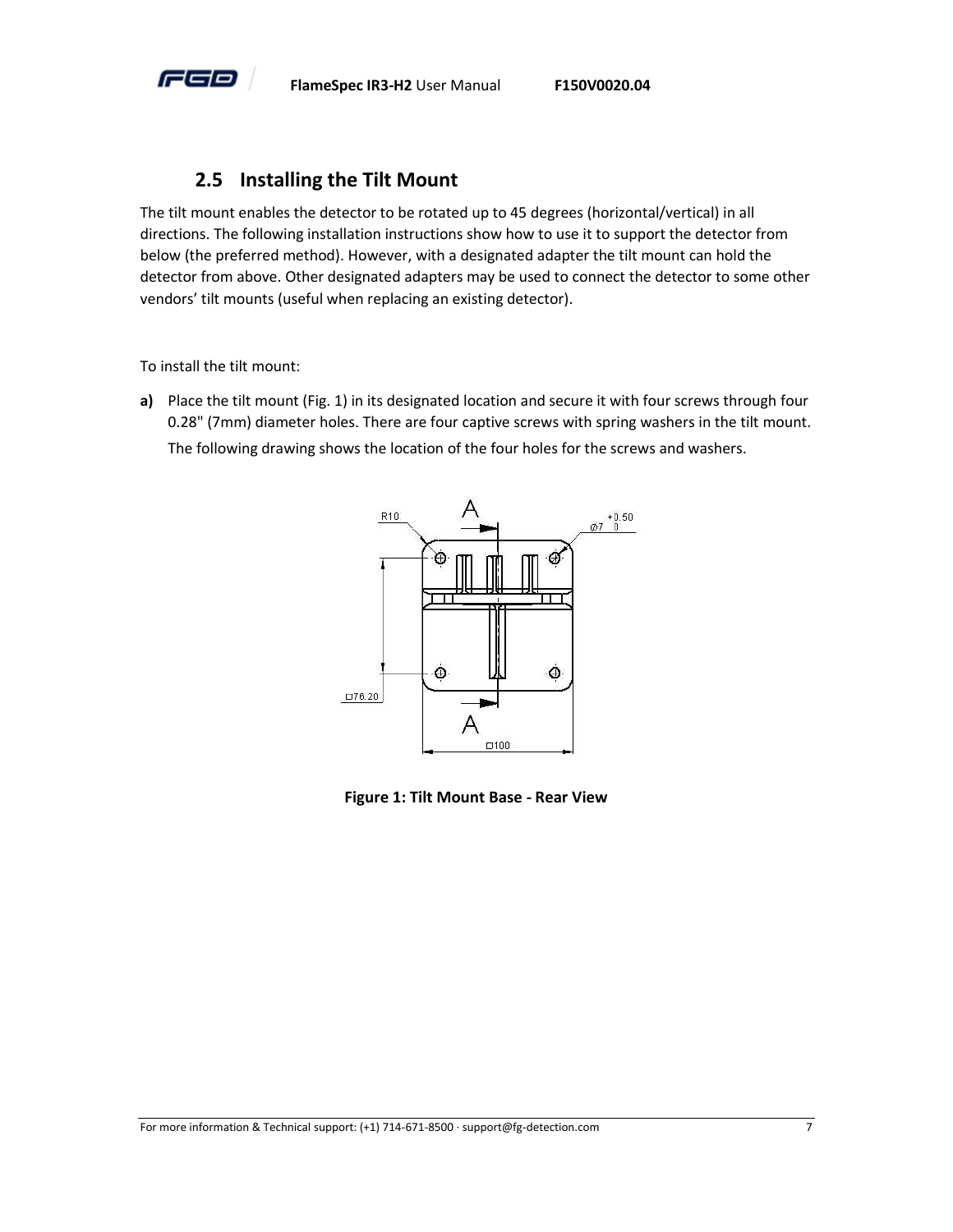

The following drawing is a side view of the tilt mount:



**Figure 2: Tilt mount base – Side View**

#### <span id="page-12-1"></span><span id="page-12-0"></span>**2.6 Installing the detector**

Use the following steps to connect the detector to the tilt mount, referring t[o Figure 3:](#page-13-0)

- **a)** Unpack the detector
- **b)** Place the detector, with its connector or cable pointing down, on the holding plate of the tilt mount (item 2).
- **c)** Secure the detector by using the two provided screws and spring lock washers (Items 3 and 4).
- **d)** Release the locking screws (Items 5 and 6) in such a way that enables you to rotate the detector.
- **e)** Point the detector towards the detection area and make certain that the view of the area is unobstructed.
- **f)** Secure the detector in that position by tightening the locking screws (Items 5 and 6) on the tilt mount. (Make sure the detector is in the correct position).

The detector is now correctly located, aligned and ready to be connected to the system. Please refer to sectio[n 0](#page-15-6) for wiring instructions, and sectio[n 3](#page-14-0) for a description of the detector's configuration settings.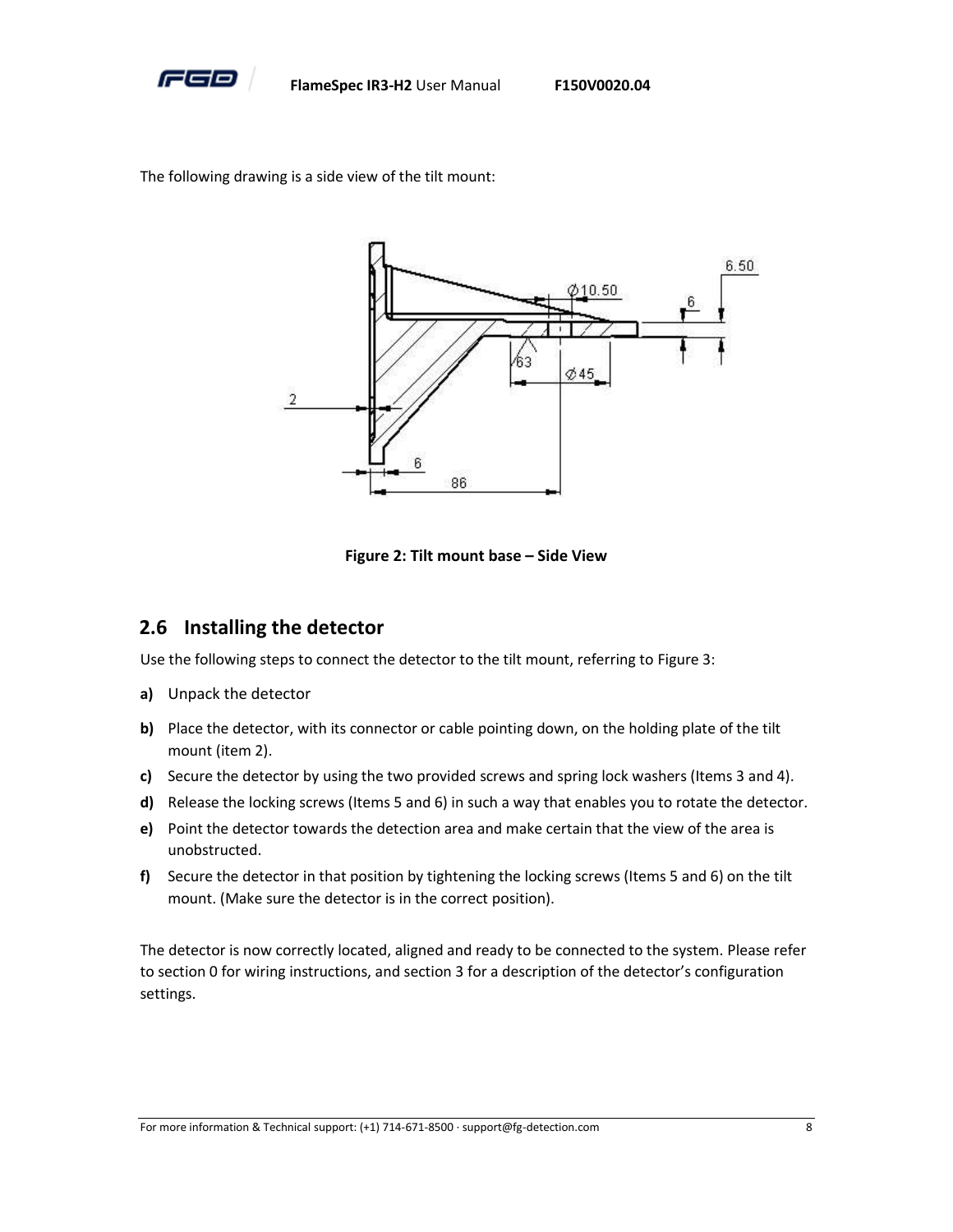

**FlameSpec IR3-H2** User Manual **F150V0020.04**



**Figure 3: Detector on Tilt Mount - Side View** 

<span id="page-13-0"></span>

| <b>ITFM</b> | <b>ITFM NAMF</b>                        |  |  |  |
|-------------|-----------------------------------------|--|--|--|
| NO.         |                                         |  |  |  |
|             | TILT MOUNT ASSEMBLY                     |  |  |  |
| າ           | <b>HOLDING PLATE</b>                    |  |  |  |
| 3.4         | MOUNTING HEX SCREWS M8 AND LOCK WASHERS |  |  |  |
| 5           | <b>HEX SOCKET LOCKING SCREW M8</b>      |  |  |  |
| 6           | <b>HEX SOCKET LOCKING SCREW M12</b>     |  |  |  |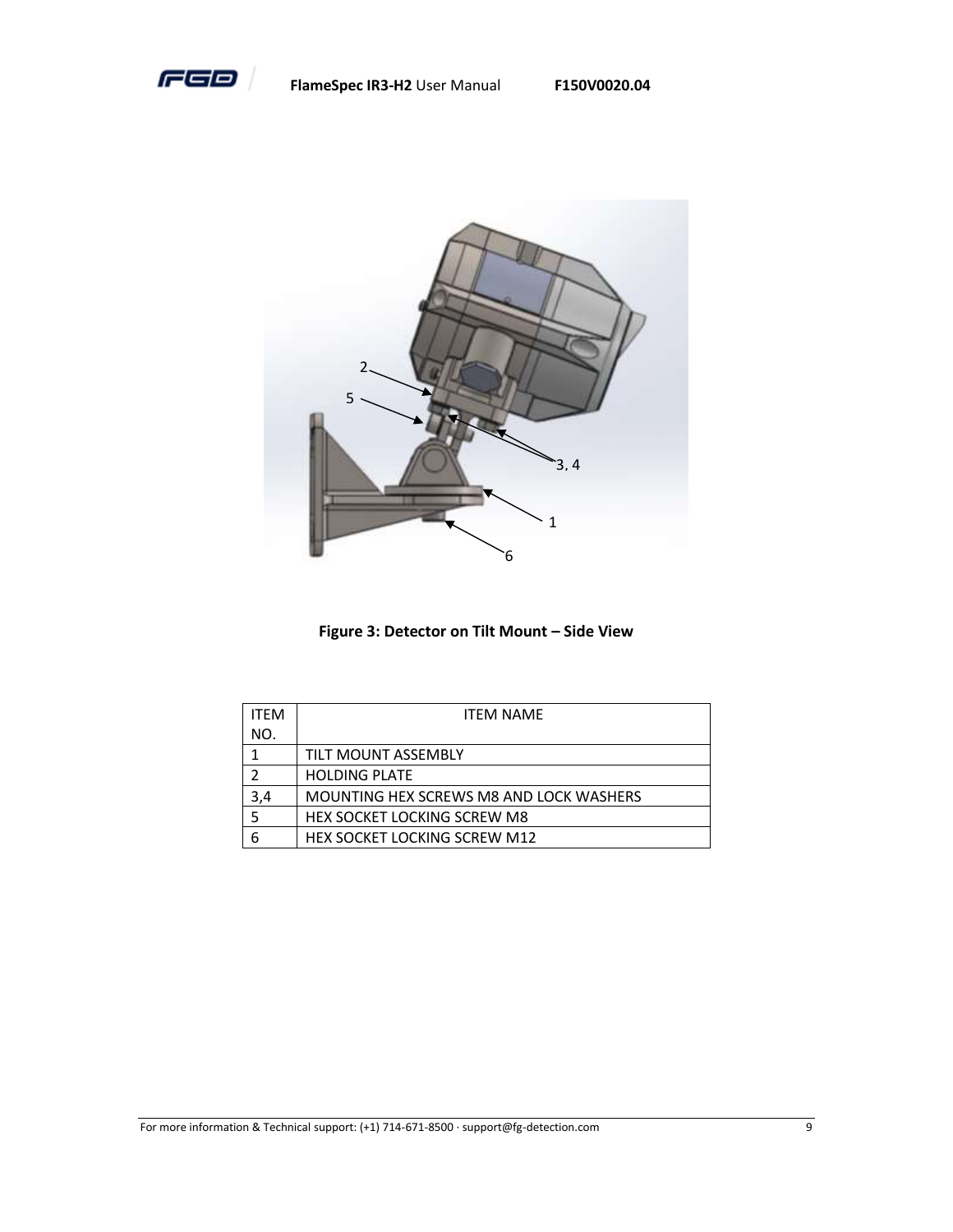

# <span id="page-14-0"></span>**3 Configuration options**

Some functions of the detector can be configured using an RS-485 modem connected to a computer with the "FDG communicator" software. These configuration options are listed in the following table along with their factory default values.

<span id="page-14-2"></span>

| <b>Function</b>                | <b>Options</b>             | <b>Default Setting</b> |
|--------------------------------|----------------------------|------------------------|
| Sensitivity                    | Low, Medium, High, Extreme | Medium                 |
| Ultra-fast detection           | Disabled, Enabled          | Disabled               |
| Alarm Delay                    | 0, 5, 10, 20 or 30 seconds | O seconds (no delay)   |
| Alarm Latch                    | Disabled, Enabled          | Disabled               |
| <b>Window Heater</b>           | Disabled, Enabled          | Enabled                |
| Modbus address                 | $1 - 247$                  |                        |
| Manual BIT - Alarm Output Test | Disabled, Enabled          | Disabled               |

#### **TABLE 1: DETECTOR CONFIGURATION OPTIONS**

• Note: Medium sensitivity setting allows detection of a  $1x1ft^2(0.1m^2)$  N-heptane pan fire at a distance of 100ft (30m).

#### <span id="page-14-1"></span>**3.1 Sensitivity**

<span id="page-14-3"></span>The detector can be configured to one of three sensitivity levels: low, medium and extreme. The following table lists for each sensitivity setting the maximum distance, in which a standard hydrogen fire<sup>1</sup> would be reliably detected.

| <b>Sensitivity level</b> | Detection distance in feet (meters) |
|--------------------------|-------------------------------------|
| Low                      | 33(10)                              |
| Medium                   | 66 (20)                             |
| Extreme                  | 98 (30)                             |

#### **TABLE 2: SENSITIVITY LEVELS**

For more information & Technical support: (+1) 714-671-8500 · support@fg-detection.com 10

<sup>1</sup> A standard hydrogen fire is defined as a 32-in Plume of H2 fire, with maximum wind speed of 6.5 ft/s (2 m/s).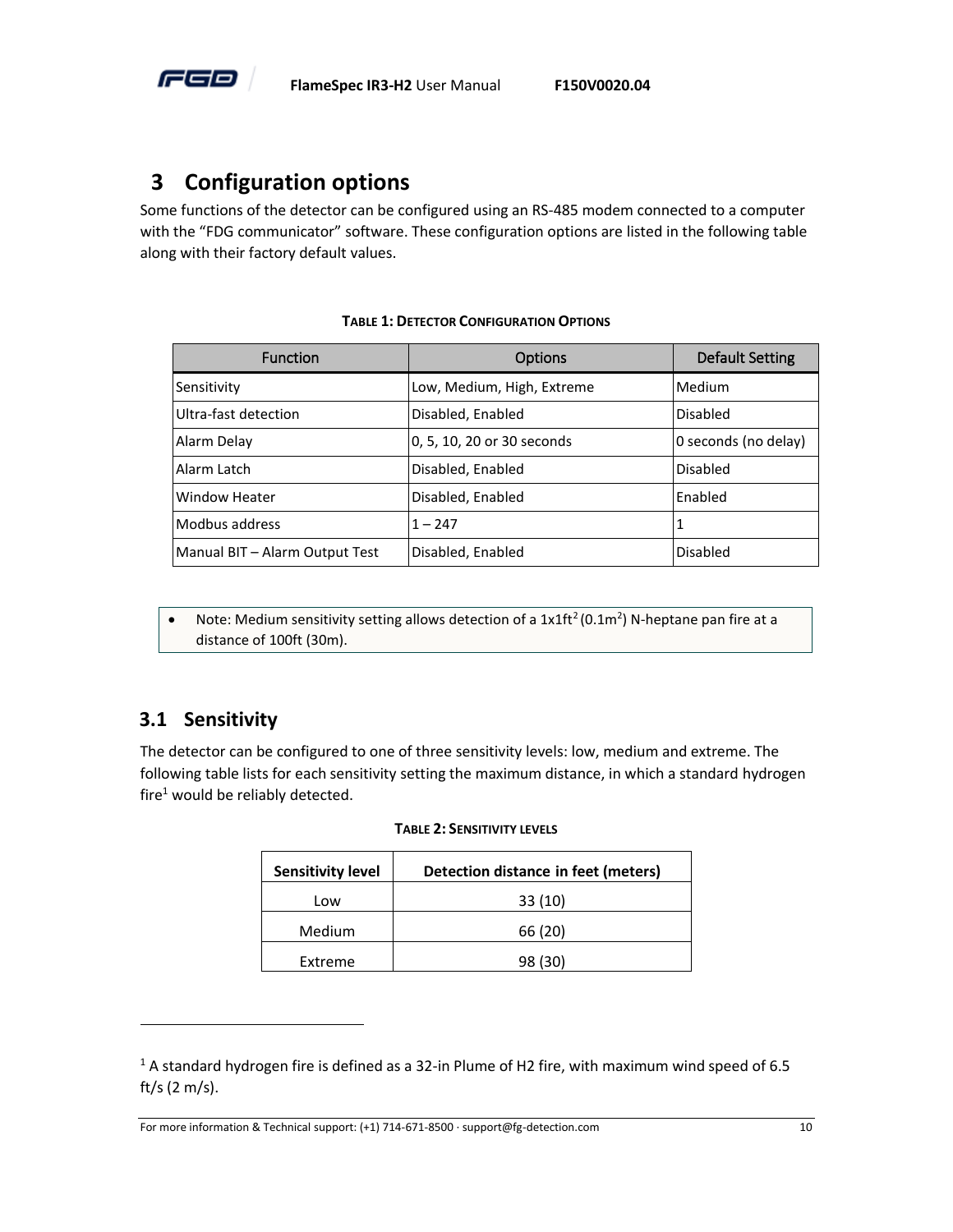

Further details about the response characteristics of the detector at the different sensitivity settings can be found i[n Appendix A.](#page-28-0)

#### <span id="page-15-0"></span>**3.2 Ultra-Fast Detection**

The ultra-fast detection feature allows detection of fireballs and explosions at 40 milliseconds. This feature can be disabled or enabled regardless of the alarm delay configuration.

# <span id="page-15-1"></span>**3.3 Alarm Delay**

When a flame is detected, the flame detector delays the execution of the alarm outputs by the configured time period. After this time delay, the detector re-evaluates the situation. If a flame is still detected the alarm outputs are activated.

# <span id="page-15-2"></span>**3.4 Alarm Latch**

If alarm latch is enabled, the detector outputs will remain in alarm mode even after a flame is no longer detected. To return the detector outputs to normal mode the detector must be powered down and restarted.

#### <span id="page-15-3"></span>**3.5 Window Heater**

The detector is equipped with a heater to prevent condensation and icing on the window. If enabled, the heater is operated automatically depending on temperature.

#### <span id="page-15-4"></span>**3.6 Modbus Address**

The detector can communicate with the "FGD communicator" software using a Modbus RTU compatible protocol on RS-485. This protocol allows for a network of detectors to be connected, each with a unique Modbus address. The address of the detector can be set to any value in the range 1–247.

# <span id="page-15-5"></span>**3.7 Manual BIT – Alarm Output Test**

When enabled, the alarm outputs are activated when a **Manual** BIT is initiated. See section [5.2](#page-21-0) – "[Testing](#page-21-0)" for details.



<span id="page-15-6"></span>**Make sure to disable all fire extinguishing actions or alarms connected to the detector when the manual BIT is initiated and the "Manual BIT – Alarm Output Test" is enabled as the Manual BIT will set the 0-20mA terminal to 20mA and close the alarm relay.**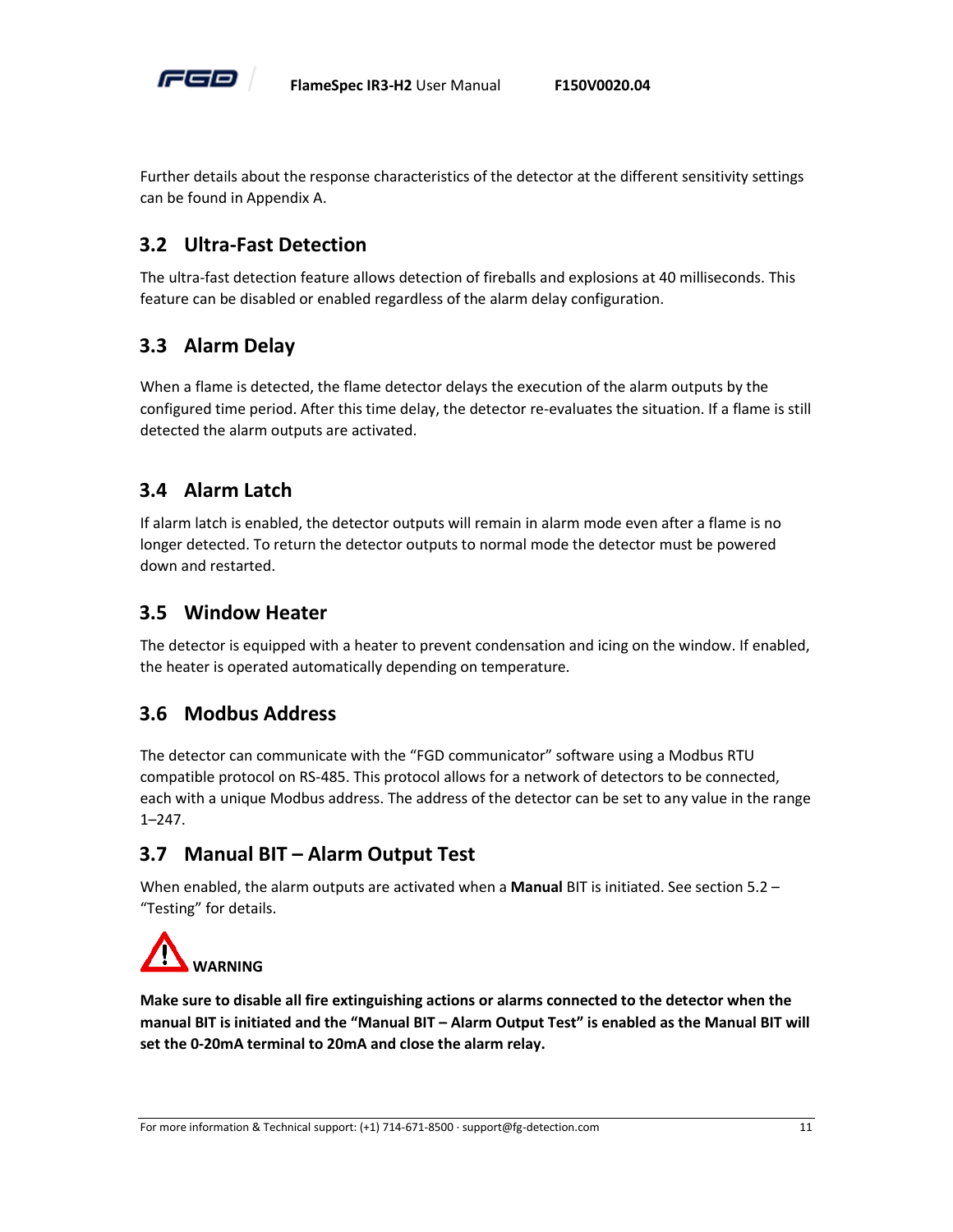

<span id="page-16-0"></span>

**The sensor module in the front half of the detector contains no serviceable components and should never be opened. The terminal compartment at the back is the only part of the housing that should be opened by the user.** 

#### <span id="page-16-1"></span>**4.1 Wiring Functions:**

The detector has 20 terminals as defined in the following table:

#### **TABLE 3: TERMINAL CONNECTIONS**

<span id="page-16-2"></span>

| Pin#                    | Function                     | Description                                                                                                                                       |  |
|-------------------------|------------------------------|---------------------------------------------------------------------------------------------------------------------------------------------------|--|
| Ground                  | Ground (earth)               | Connected to a screw on the housing exterior.                                                                                                     |  |
| $\mathbf{1}$            | 24 VDC (+)                   | Power supply (18-32 VDC)                                                                                                                          |  |
| $\overline{2}$          | 24 VDC (-)                   | Power supply return (0V)                                                                                                                          |  |
| 3                       | $0-20mA + (In)$              | This output is used for analog 0-20 mA current output                                                                                             |  |
| 4                       | 0-20mA- (out)                |                                                                                                                                                   |  |
| 5                       | <b>Fault Relay</b>           | A normally open SPST contact relay, that is energized (closed) when the                                                                           |  |
| 6                       | Fault Relay COM              | detector is in normal operation, and opens in case of fault.                                                                                      |  |
| $\overline{\mathbf{z}}$ | Alarm Relay (NO)             | A normally open SPST contact relay, that is open in normal operation,                                                                             |  |
| 8                       | Alarm Relay COM              | and closed when fire is detected. This relay can be configured to latch<br>as described in section (3.4).                                         |  |
| 11                      | 24 VDC (+)                   | Power supply (18-32 VDC)                                                                                                                          |  |
| 12                      | 24 VDC (-)                   | Power supply return (0V)                                                                                                                          |  |
| 13                      | <b>Manual BIT activation</b> | The manual BIT (built-in test) can be initiated by momentarily short<br>circuiting this terminal and one of the "24 VDC (-)" terminals (2 or 12). |  |
|                         |                              | See 3.7 Manual BIT - Alarm Output Test for more details.                                                                                          |  |
| 14                      | Shield                       | This terminal should be left connected to the housing internal ground<br>screw.                                                                   |  |
| 15                      | RS 485 (+)                   | RS-485 Modbus communication (used by the "FGD Communicator"<br>software)                                                                          |  |
| 16                      | RS485 (-)                    |                                                                                                                                                   |  |
| 17                      | Fault Relay (NC)             |                                                                                                                                                   |  |
| 18                      | Alarm Relay (NC)             |                                                                                                                                                   |  |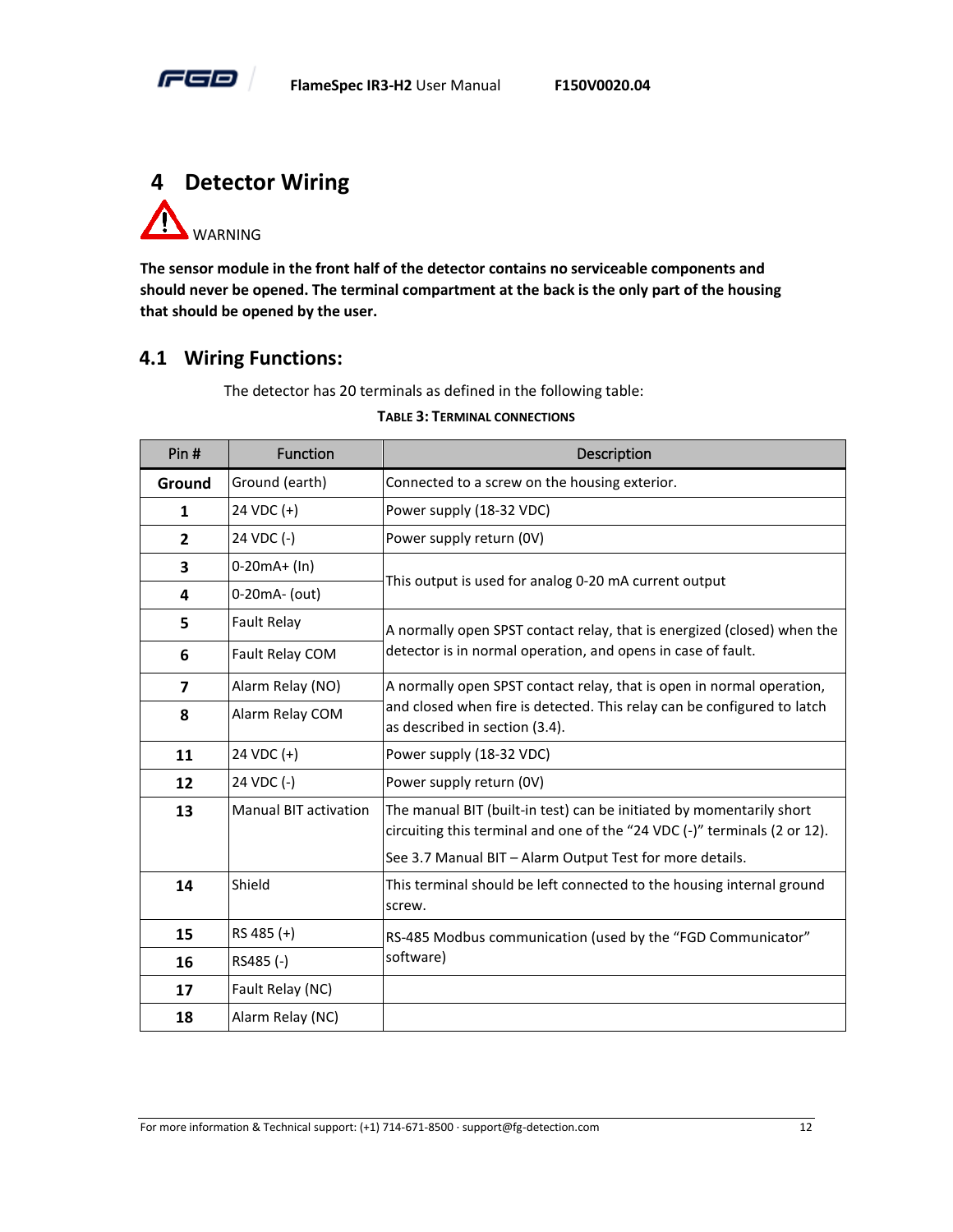

#### <span id="page-17-0"></span>**4.2 Current Output (0-20mA) Wiring**

The detector's 0-20mA current output can act as both a source or a sink transmitter and can be 3 wire or 4-wire connected.

The following drawing shows how to wire the detector to act as a current source isolated transmitter (4-wire connection):



**FIGURE 4 – SOURCE 4-WIRE SCHEME**

<span id="page-17-1"></span>The following drawing shows how to wire the detector to act as a current sink isolated transmitter (4-wire connection):



<span id="page-17-2"></span>**FIGURE 5 – SINK 4-WIRE SCHEME**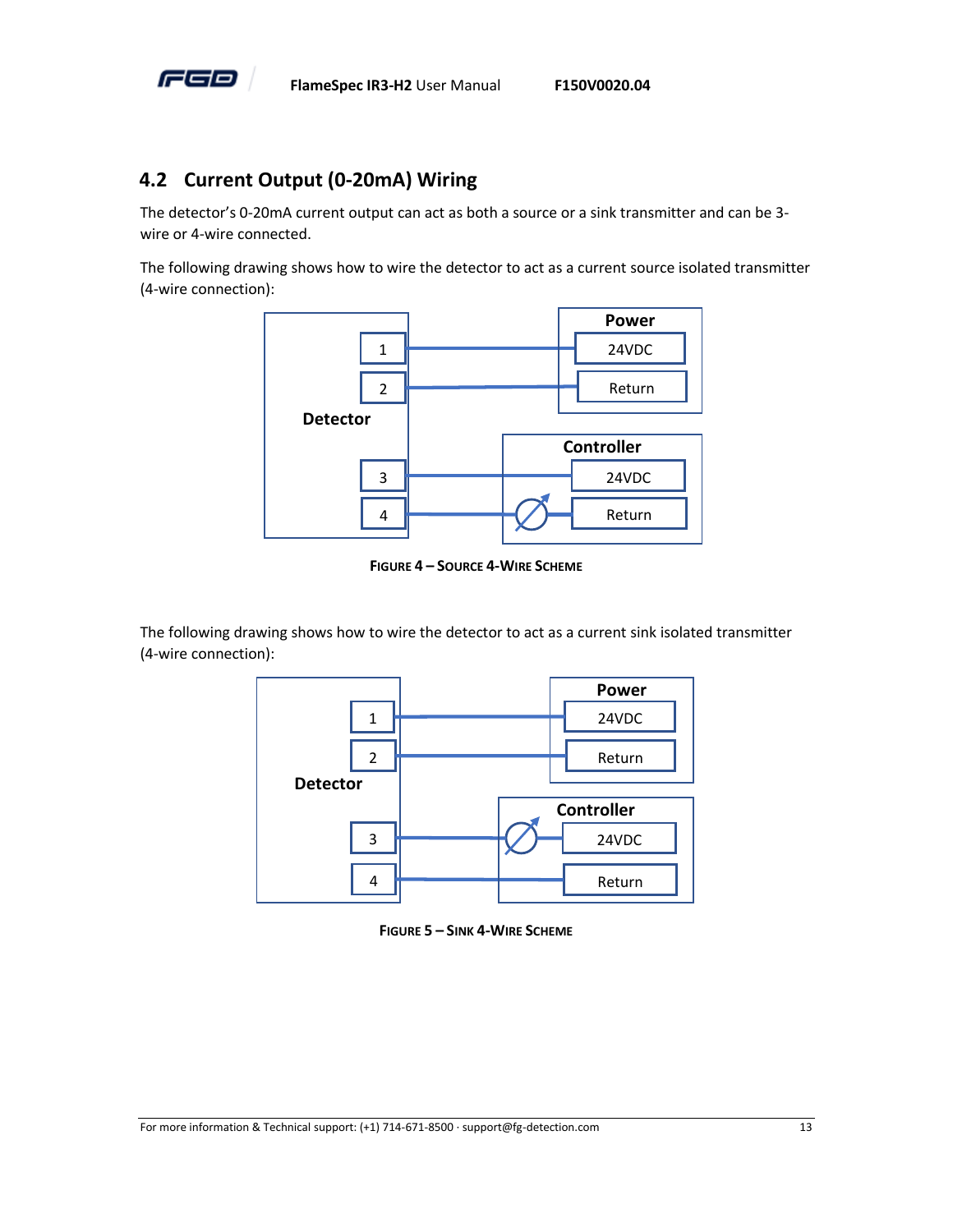

The following drawing shows how to wire the detector to act as a current source non-isolated transmitter (3-wire connection):

![](_page_18_Figure_4.jpeg)

**FIGURE 6 – SOURCE 3-WIRE SCHEME**

<span id="page-18-1"></span>The following drawing shows how to wire the detector to act as a current sink non-isolated transmitter (3-wire connection):

![](_page_18_Figure_7.jpeg)

**FIGURE 7 – SINK 3-WIRE SCHEME**

#### <span id="page-18-2"></span><span id="page-18-0"></span>**4.3 RS-485 Communication Network**

Using the RS-485 network capability of the detector and communicator software, it is possible to connect up to 32 detectors in an addressable system with 4 wires only (2 for power and 2 for communication). Using repeaters, the number of detectors can be much larger (32 detectors for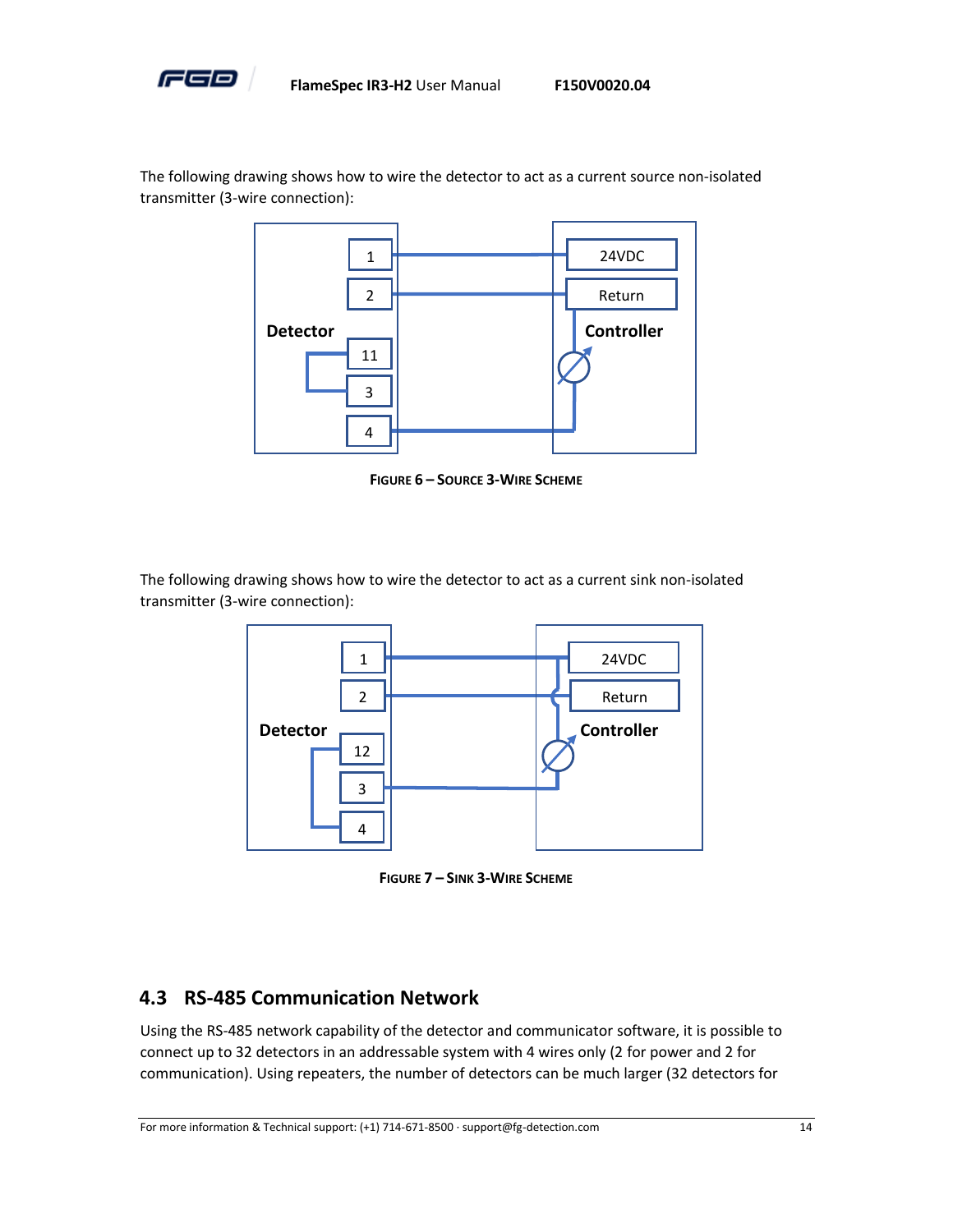![](_page_19_Picture_0.jpeg)

each repeater) up to 247 on the same 4 wires. Using the RS-485 network, it is possible to read each detector's status (fault, alarm) and to initiate a BIT to each detector individually.

The detector communicates via RS-485 with a Modbus RTU compatible protocol. For more details on the communication protocol, please consult with FGD.

![](_page_19_Figure_4.jpeg)

<span id="page-19-0"></span>**Figure 8: RS-485 Networking**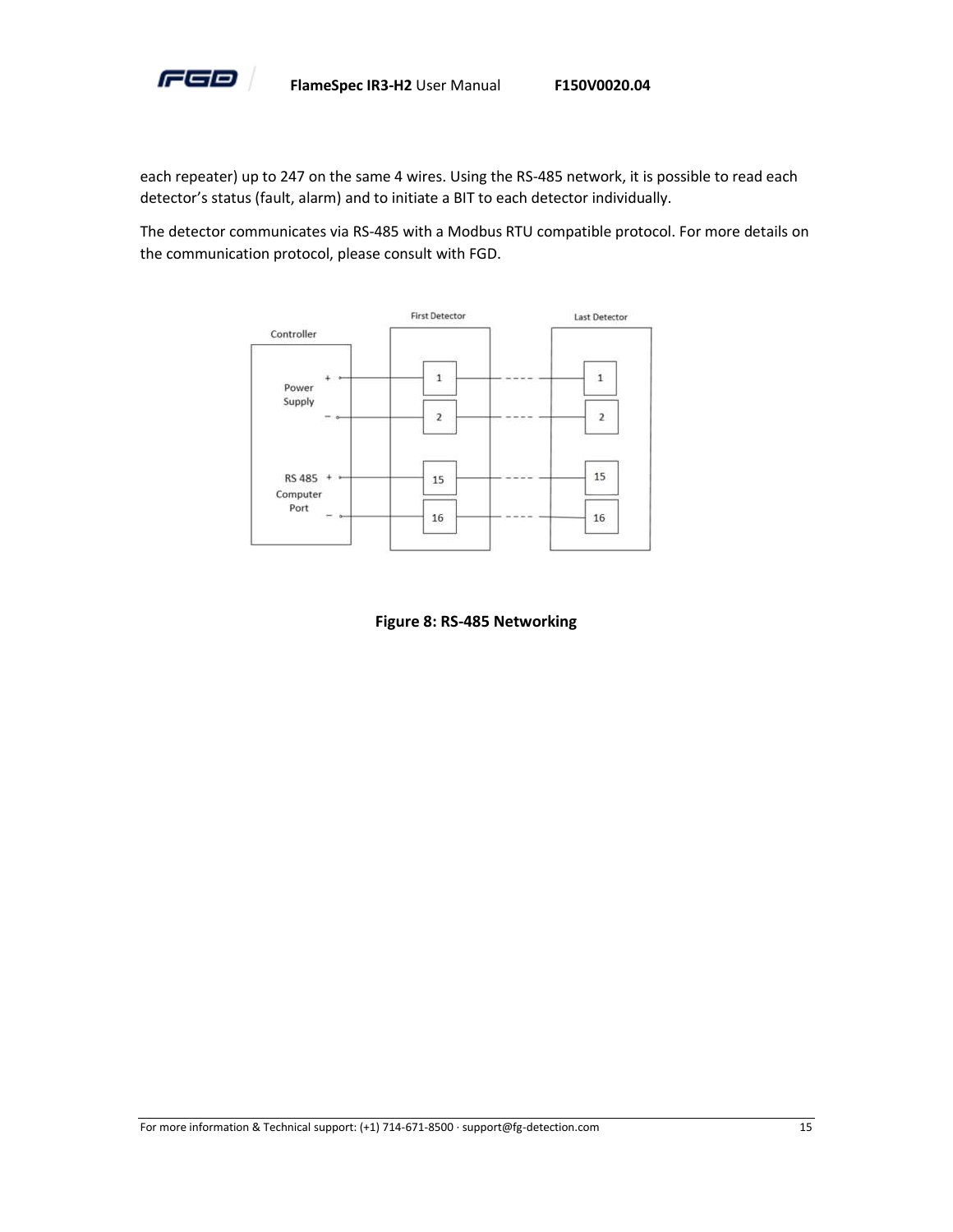![](_page_20_Picture_0.jpeg)

# <span id="page-20-0"></span>**5 Operation**

The FlameSpec-IR3-H2 is a triple-IR flame detector ready for detecting fire approximately 30 seconds after power up. During this startup time the LED flashes Yellow. If the startup is successful, the indication LED turns to green, the 0-20mA indicates 4mA and the fault relay is closed.

Detector configuration settings can be changed as described in section [3.](#page-14-0)

To restart the detector, turn off and then turn on the power.

#### <span id="page-20-1"></span>**5.1 Output Signals**

The detector has the following output signals:

- Current output (0–20mA)
- Relays (Fault and Alarm)
- RS-485
- Tri-color LED

#### **TABLE 4:OUTPUT SIGNALS**

<span id="page-20-2"></span>

|                       | Startup            | Fault              | <b>Dirty Window</b> | Normal           | <b>Fire Alarm</b> |
|-----------------------|--------------------|--------------------|---------------------|------------------|-------------------|
| $0 - 20mA$            | 1mA                | 1mA                | 2mA                 | 4 <sub>m</sub> A | 20mA              |
| Fault Relay (NO)      | Open               | Open               | Open                | Closed           | <b>Closed</b>     |
| <b>Alarm Relay NO</b> | Open               | Open               | Open                | Open             | <b>Closed</b>     |
| <b>LED</b>            | Flashing<br>Yellow | Flashing<br>Yellow | Yellow              | Green            | Red               |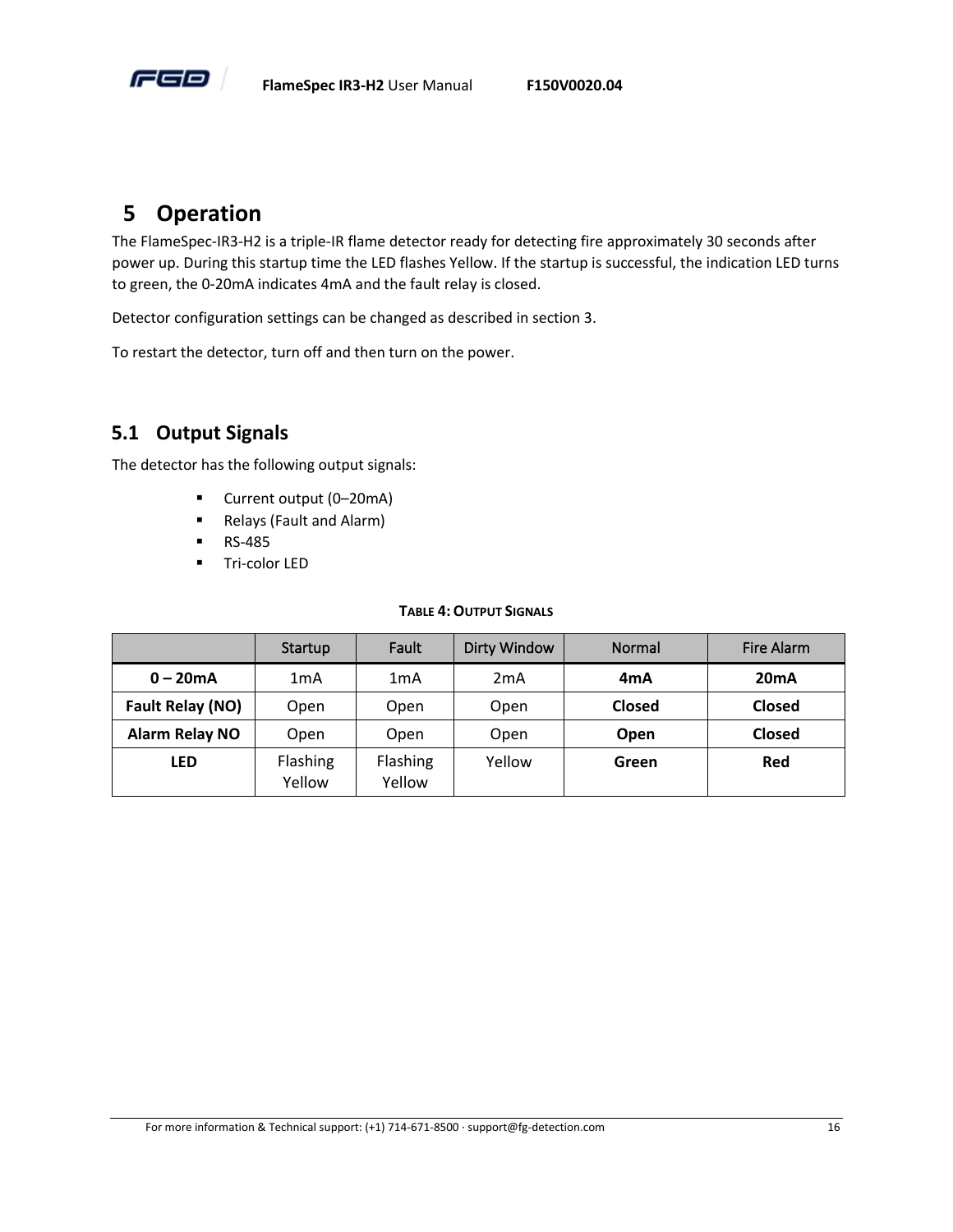![](_page_21_Picture_0.jpeg)

#### <span id="page-21-0"></span>**5.2 Testing**

The detector has a Built-In-Test (BIT) capability to ensure proper operation and to make sure that the window is not dirty. The BIT process runs automatically at startup and periodically during the operation of the detector. The BIT can also be initiated manually by short circuiting the "Manual BIT" terminal and the "24 VDC (-)" terminal for one second (see [Table 3\)](#page-16-2) or by using the FGD communicator software (connected through RS-485).

In case of "Dirty Window" fault the detector may still detect flames but at a lower sensitivity.

When "Manual BIT – [Alarm Output Test](#page-15-5)" feature is enabled (see section [3.7\)](#page-15-5), a successful Manual BIT will activate the following alarm outputs for a few seconds:

- 1. The led in the front of the detector will turn red.
- 2. The 0-20mA current output will be set to 20mA.
- 3. The alarm relay will close.

![](_page_21_Picture_10.jpeg)

**Make sure to disable all fire extinguishing actions or alarms connected to the detector, when the manual BIT is initiated and the "Manual BIT – Alarm Output Test" is enabled, as the manual BIT will set the 0-20mA terminal to 20mA and close the alarm relay.**

#### <span id="page-21-1"></span>**5.3 Maintenance**

After powering up, the detector should work maintenance free with the exception of optical window cleaning and an annual fire detection operational test.

![](_page_21_Picture_14.jpeg)

**The sensor module in the front half of the detector contains no serviceable components and should never be opened. The terminal compartment at the back is the only part of the housing that should be opened by the user.** 

**Any violation of these instructions will invalidate the warranty.**

#### 5.3.1 Cleaning Procedure

To clean the detector:

- **a)** Disconnect the power to the unit and disable/inhibit any extinguishing equipment that is connected to the unit.
- **b)** Use water and detergent to clean the detector viewing window and reflector. Rinse with a soft cloth, cotton swab, or tissue.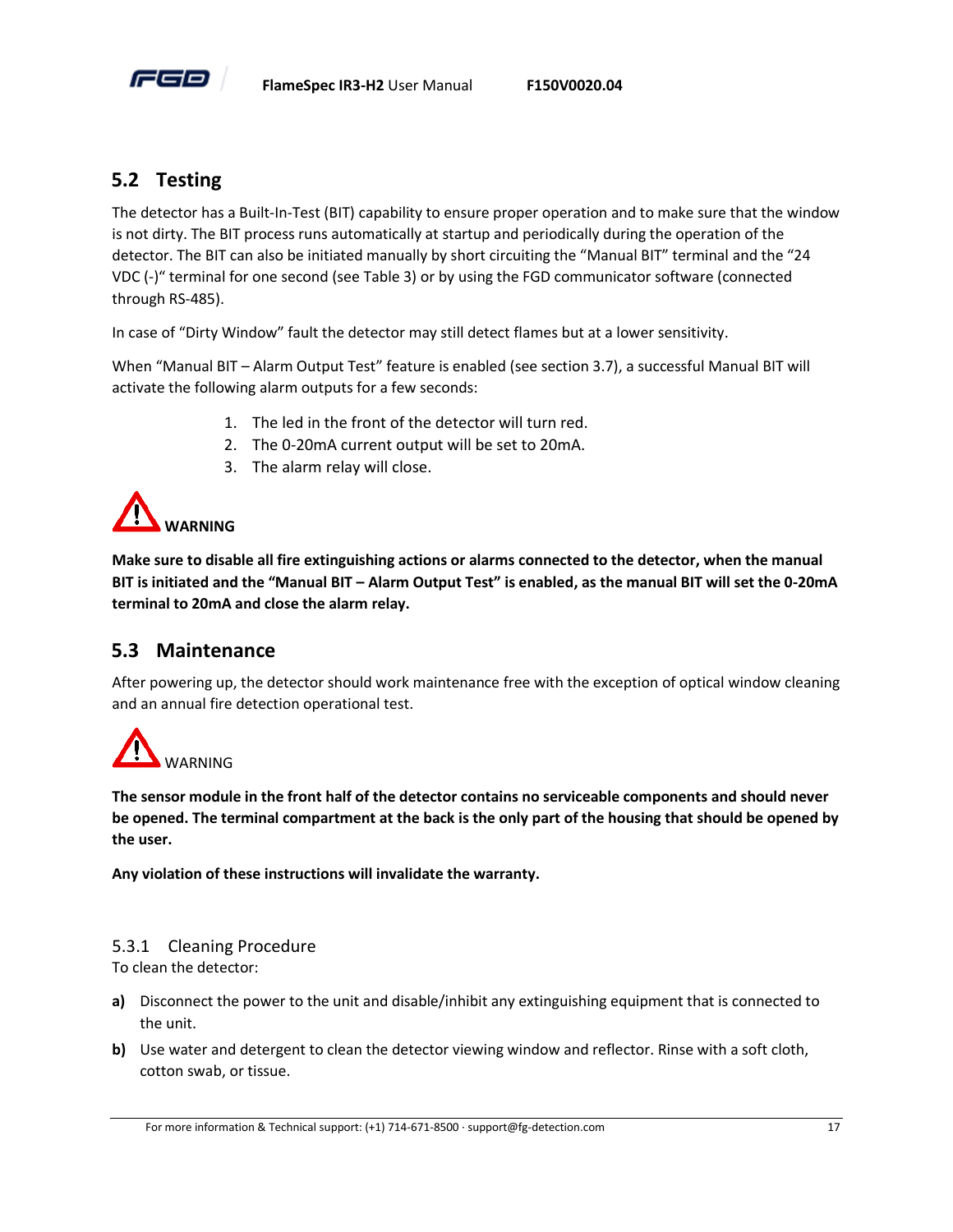![](_page_22_Picture_0.jpeg)

**c)** Where dust, dirt or moisture accumulates on the window, first clean the window with a soft optical cloth and detergent, and then rinse with a clean soft cloth, cotton swab, or tissue.

#### <span id="page-22-0"></span>**5.4 Troubleshooting**

In case of problem in the operation of the detector, please consult with the following table before calling for help:

| <b>Problem</b>                                                           | <b>Possible Cause</b>              | <b>Corrective Action</b>                                                                                                                               |
|--------------------------------------------------------------------------|------------------------------------|--------------------------------------------------------------------------------------------------------------------------------------------------------|
| LEDs Off<br>Fault Relay is open<br>Current output at 0mA                 | No power to the unit               | Check that the power is<br>$\bullet$<br>connected to the detector.<br>Check power polarity.<br>$\bullet$<br>Check wiring in the detector.<br>$\bullet$ |
| Yellow LED constantly on<br>Fault Relay is open<br>Current output at 0mA | Power problems                     | Check the voltage between the<br>"24VDC $(+)$ " and "24VDC $(-)$ "<br>terminals to verify that it is in the<br>allowed range (see section 6.2)         |
| Yellow LED constantly on<br>Fault Relay is open<br>$0-20$ mA at $2mA$    | <b>BIT Fault</b>                   | Clean detector window.<br>$\bullet$<br>Restart the detector (by turning<br>$\bullet$<br>the power off and then back on).                               |
| Red LED constantly on                                                    | Detector is in alarm<br>latch mode | Restart the detector (by turning the<br>power off and then back on).                                                                                   |
| Alarm Relay closed and<br>current output is at 20mA                      | Detector is exposed<br>to a flame  | Check cause of alarm.<br>$\bullet$<br>If caused by "friendly fire", re-<br>٠<br>position the detector so that it is<br>not affected by it.             |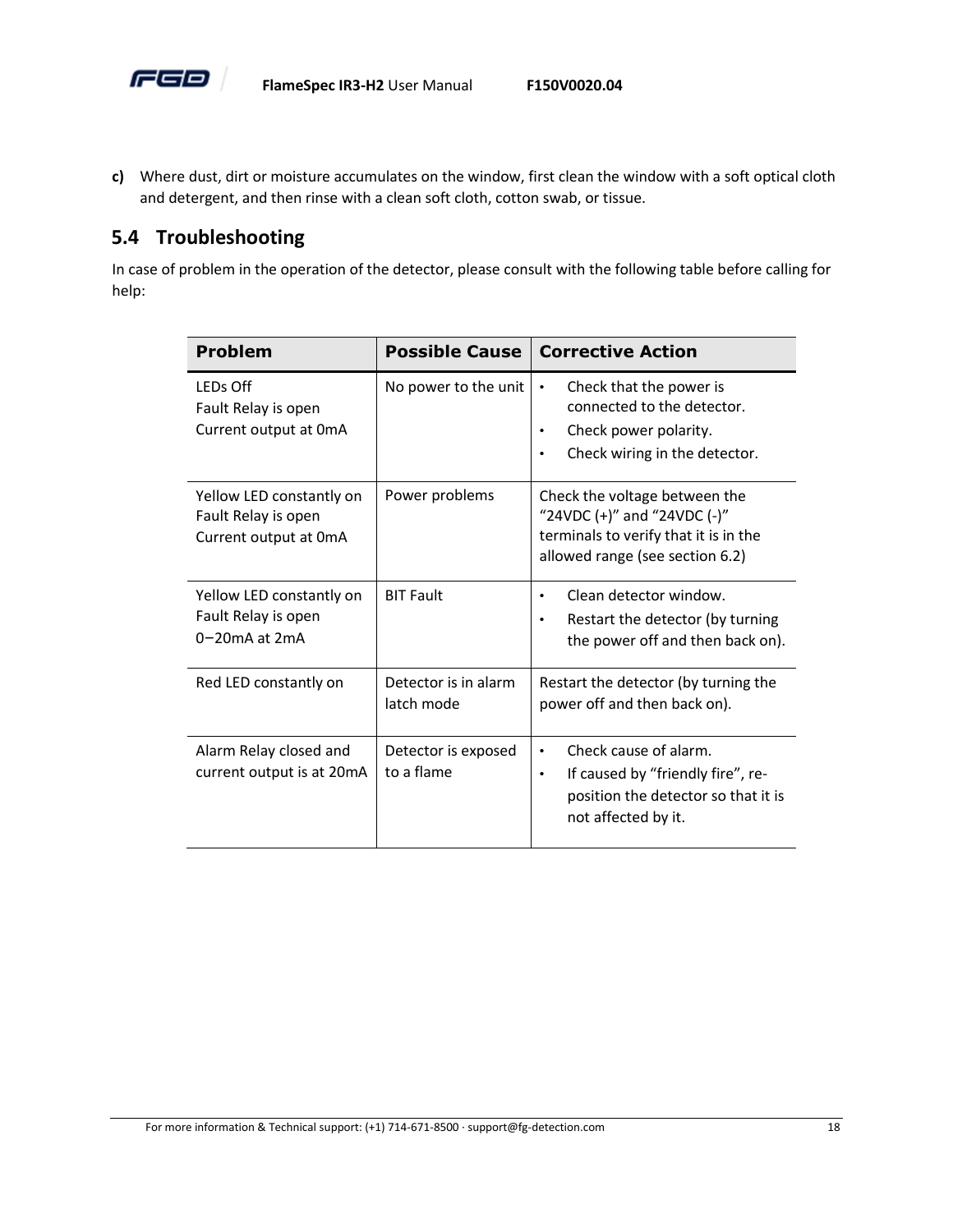![](_page_23_Picture_0.jpeg)

# <span id="page-23-0"></span>**6 Specifications**

#### <span id="page-23-1"></span>**6.1 Fire Detection**

- Detection time and distance:
	- o 40ms for fast fire burst or explosion
	- o 1.5s for 32″ (0.8m) hydrogen fire at 0–66ft. (0–20m)
	- o 4s for 32″ (0.8m) hydrogen fire at 66–100ft. (20–30m)
- Field of view: 90° Horizontal, 75° Vertical
- Time Delay: 0-30 seconds (adjustable)
- Built-in test: Automatic and Manual

#### <span id="page-23-2"></span>**6.2 Electrical Specifications**

- Operating Voltage: 24 VDC nominal (18-32 VDC)
- Current Consumption:
	- o Standby 120mA
	- o Maximum 180mA all systems in operation (including window heater)
- Cable Entries: 2x conduit entries 3/4" 14NPT or M25x1.5
- $\bullet$  Wiring: 12-20AWG (2.5-0.35mm<sup>2</sup>)

#### <span id="page-23-3"></span>**6.3 Outputs**

- Relays: Volt-free contacts rated 2A at 30 VDC
	- o Alarm: Normally open
	- $\circ$  Fault<sup>2</sup>: Normally open energized
- 0-20mA (stepped) current output: 3 wire and 4 wire configurations (sink and source).

The 0-20 mA output at different detectors status are define at the below table. The max load of 0-20 is max 500 ohm at 18-32 VDC. The 0-20 mA is sink isolated and can be configured as source.

| Detector status  | Output                   |
|------------------|--------------------------|
| Fault            | 0 mA or $1$ mA $\pm$ 10% |
| <b>BIT</b> fault | 2 mA ±10%                |
| Normal           | 4 mA ±10%                |
| Alarm            | 20 mA ±5%                |

• Tri-colour LED indication

For more information & Technical support: (+1) 714-671-8500 · support@fg-detection.com 19

<sup>&</sup>lt;sup>2</sup> The FAULT relay will normally be energized and the contact will be closed during normal operation of the detector. The contact will be open at fault condition or low voltage.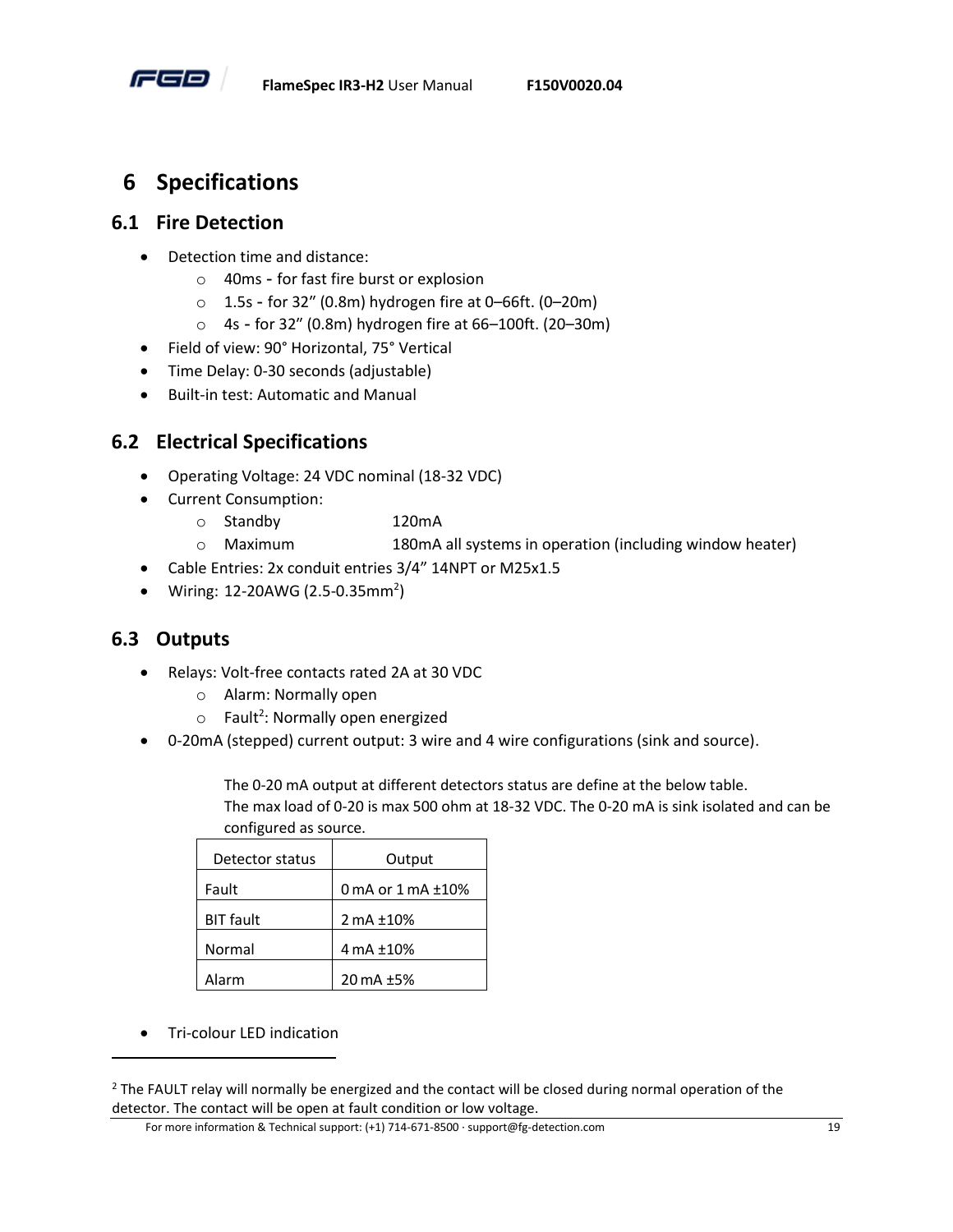![](_page_24_Picture_0.jpeg)

• Modbus RTU compatible protocol on RS-485

#### <span id="page-24-0"></span>**6.4 Mechanical Specifications**

- Size: 5.51 x 3.54× 3.54″ (140×90×90mm)
- Weight:
	- o Detector (Stainless Steel 316): 6.6 lbs. (3 kg)
	- o Tilt mount (Stainless steel 316): 3.3 lbs. (1.5 kg)

#### <span id="page-24-1"></span>**6.5 Environmental Specifications**

- Temperature Range:<br>
o Operating
	- -67°F to + 167°F (-55°C to +75°C)
	- $\circ$  Option -67°F to + 185°F (-55°C to +85°C)
	- Storage  $-67°$ F to + 185°F (-55°C to +85°C)
- Humidity: up to 99%, non-condensing
- Ingress Protection: IP66 & 68 (2m, 24hr); NEMA 4X & 6P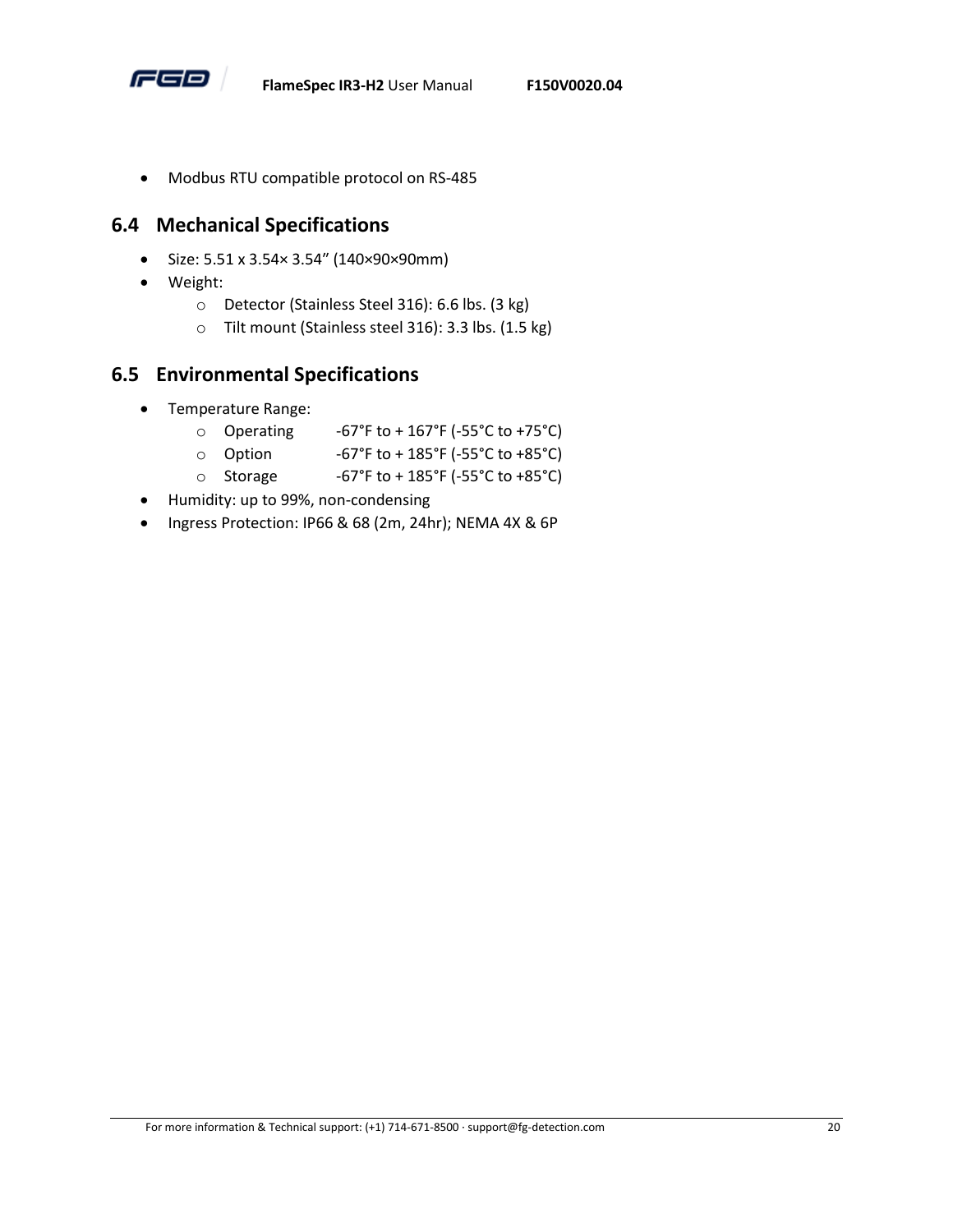![](_page_25_Picture_0.jpeg)

#### <span id="page-25-0"></span>**6.6 Label Figures**

6.6.1 Ex db

![](_page_25_Picture_5.jpeg)

#### 6.6.2 Ex db eb

![](_page_25_Picture_7.jpeg)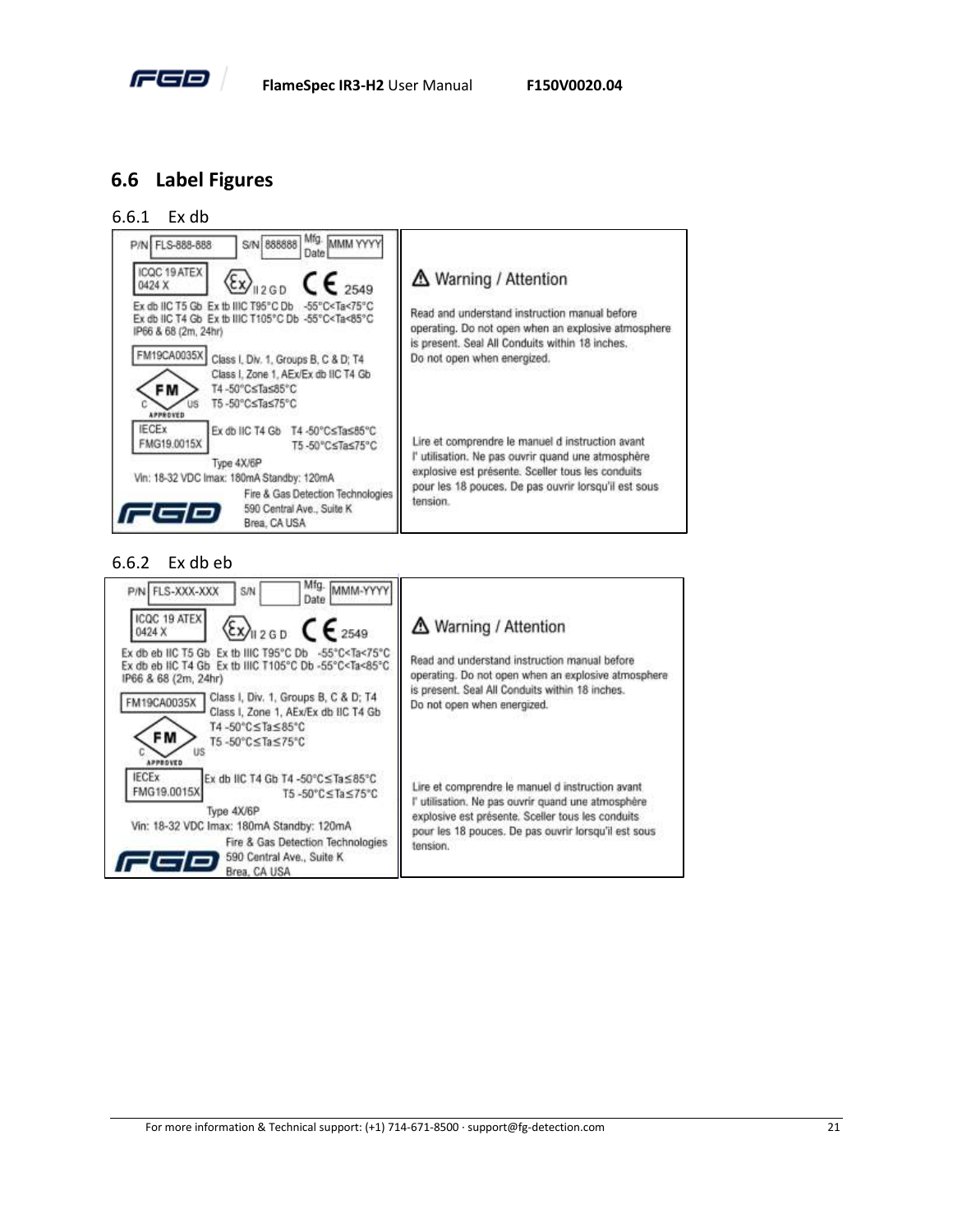![](_page_26_Picture_0.jpeg)

#### <span id="page-26-0"></span>**6.7 Approvals**

Note: All items are designed and tested to meet the relevant requirements.

- Explosion proof:
	- o ATEX: II 2 G D
		- Ex db IIC T5 Gb or Ex db eb IIC T5 Gb and Ex tb IIIC T95°C Db -55°C<Ta<75°C Ex db IIC T4 Gb or Ex db eb IIC T4 Gb and Ex tb IIIC T105°C Db -55°C<Ta<85°C
	- o IECEx:

| Ex db IIC T5 Gb | -50°C≤Ta≤75°C |
|-----------------|---------------|
| Ex db IIC T4 Gb | -50°C≤Ta≤85°C |

FM & FMC: Class I, Div. 1, Groups B, C & D; T4 Class I, Zone 1, AEx/Ex db IIC T4 Gb T4 -50°C≤Ta≤85°C T5 -50°C≤Ta<≤5°C

- Performance:
	- o ANSI FM 3260
	- o EN 54-10 (pending)
- Functional safety (pending): SIL 2 per IEC 61508
- DNV GL (pending): Standard DNVGL-CG-0339 for open deck locations Temperature class D; Vibration Class A, B and C
- EAC CU TR (pending)

# <span id="page-26-1"></span>**6.8 Electromagnetic Compatibility**

The detector fully complies with EMC directive 2014/30/EU and protected against interference caused by RFI and EMI. The cables to the detector must be shielded and the detector must be grounded in order to comply to the EMC directive.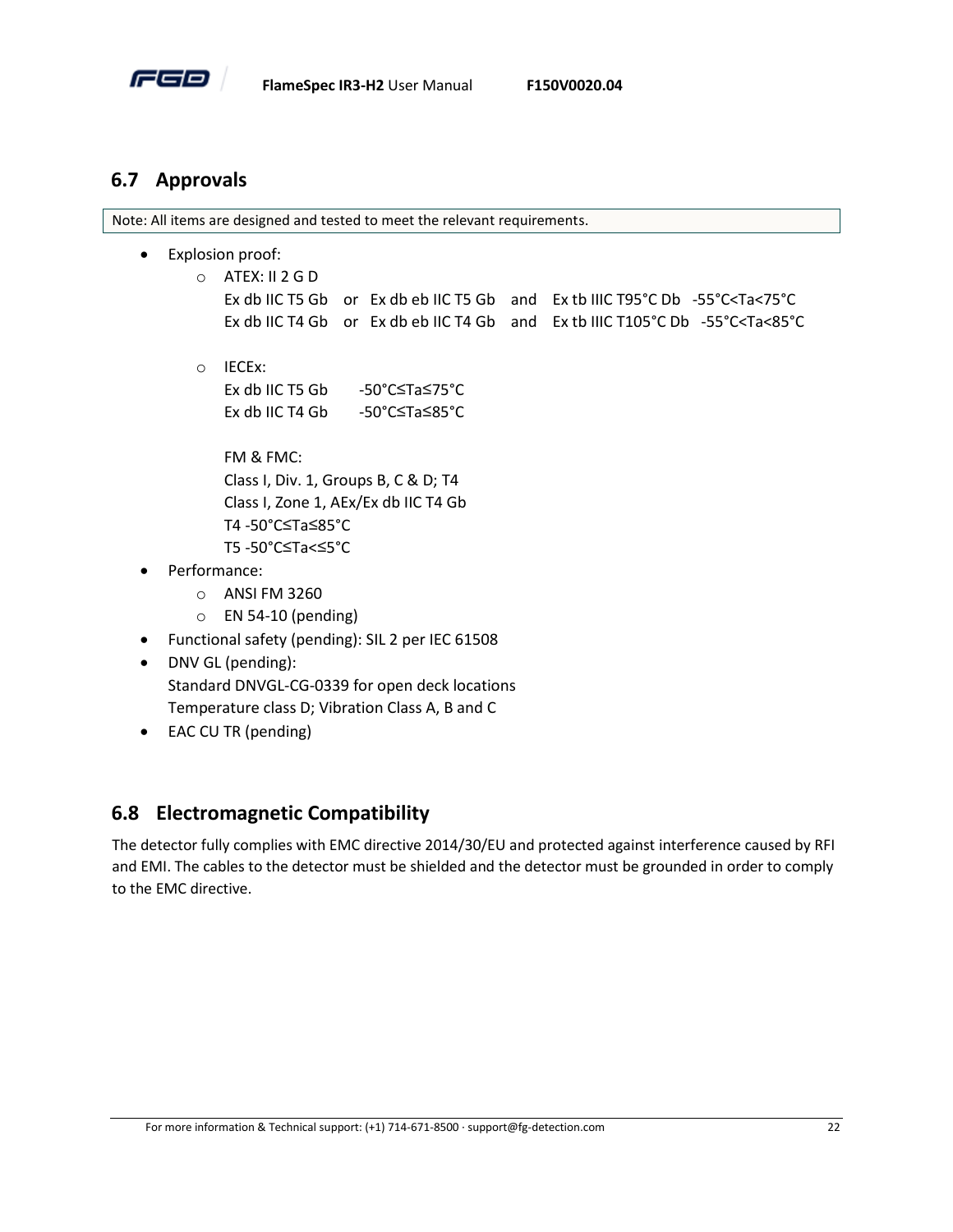![](_page_27_Picture_0.jpeg)

# <span id="page-27-0"></span>**7 Warranty**

FIRE & GAS DETECTION TECHNOLOGIES INC. agrees to extend to Purchaser/Distributor a warranty on the FIRE & GAS DETECTION TECHNOLOGIES INC. supplied components of the FlameSpec products. FIRE & GAS DETECTION TECHNOLOGIES INC. warrants to Purchaser/Distributor that the products are free from defects in materials and workmanship for a period of five (5) years, commencing with the date of delivery to Purchaser/Distributor. FIRE & GAS DETECTION TECHNOLOGIES INC. expressly excludes damage incurred in transit from the factory or other damage due to abuse, misuse, improper installation, lack of maintenance or "Act of God" which are above and beyond its control. FIRE & GAS DETECTION TECHNOLOGIES INC. will, upon receipt of any defective product, transportation prepaid, repair or replace it at its sole discretion if found to have been defective when shipped. Said repair or replacement is FIRE & GAS DETECTION TECHNOLOGIES INC. sole liability under this warranty and FIRE & GAS DETECTION TECHNOLOGIES INC. liability shall be limited to repair or replacement of the component found defective and shall not include any liability for consequential or other damages. The customer is responsible for all freight charges and taxes due on shipments both ways. This warranty is exclusive of all other warranties express or implied.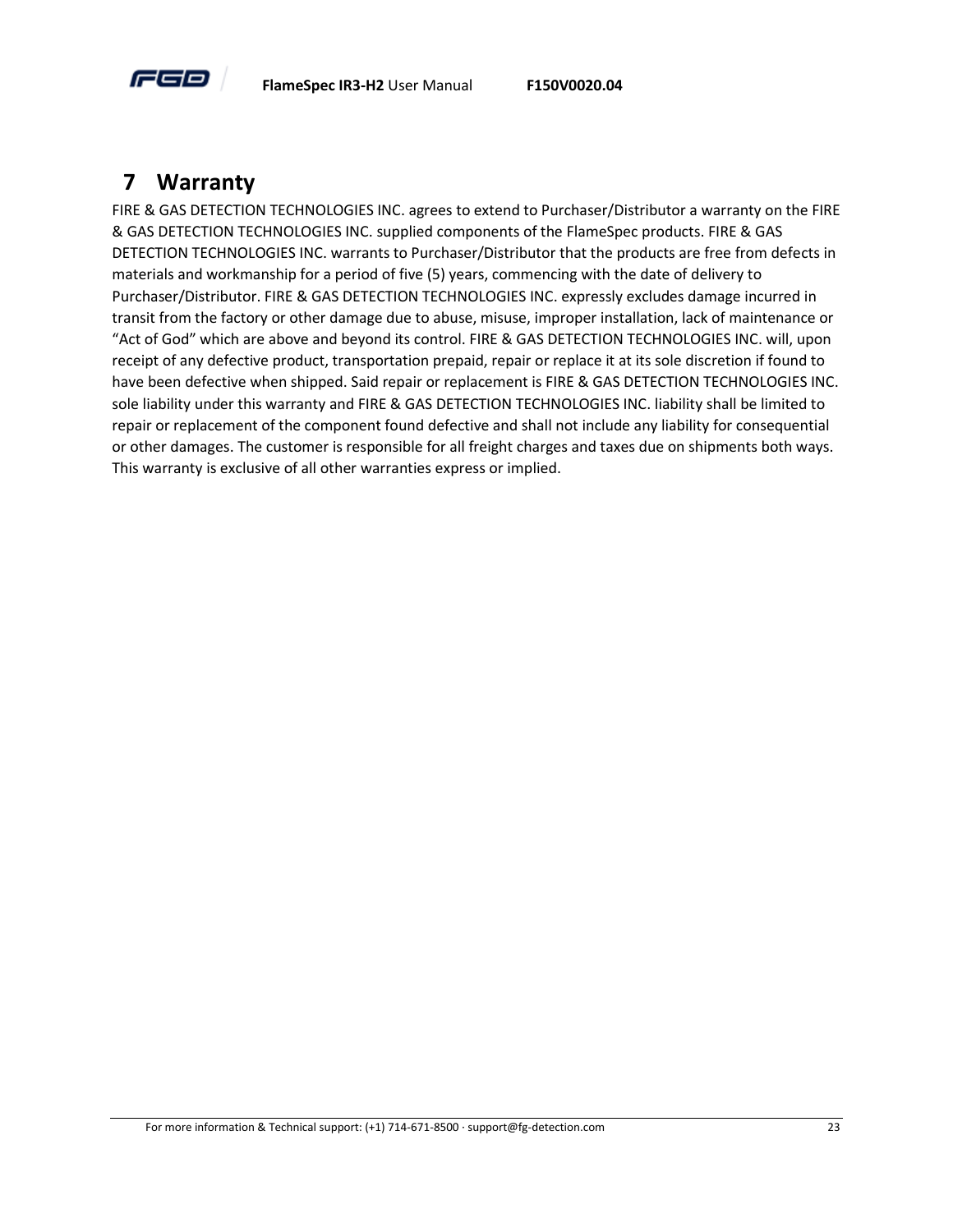![](_page_28_Picture_0.jpeg)

# <span id="page-28-0"></span>**Appendix A Response Characteristics**

#### **A.1 Response to different fire scenarios**

<span id="page-28-1"></span>The following tables show test results of detection distances and times for different fire scenarios. Each table lists results for a different sensitivity setting. For liquid fires the size of fire refers to the size of the pan, filled with the fuel. For gas fires the length of the plume is listed.

#### **Extreme Sensitivity**

| Fuel     | Size            | Distance |
|----------|-----------------|----------|
|          |                 | Feet (m) |
| Methanol | $1 \times 1$ ft | 59(18)   |
| 42       | 32-in Plume     | (30)     |

#### **Medium Sensitivity**

| Fuel     | Size            | Distance |
|----------|-----------------|----------|
|          |                 | Feet (m) |
| Methanol | $1 \times 1$ ft |          |
|          | 32-in Plume     | 66 (20)  |

#### **Low Sensitivity**

| Fuel | Size        | <b>Distance</b> |  |
|------|-------------|-----------------|--|
|      |             | Feet (Meter)    |  |
| 42   | 32-in Plume | 33(10)          |  |